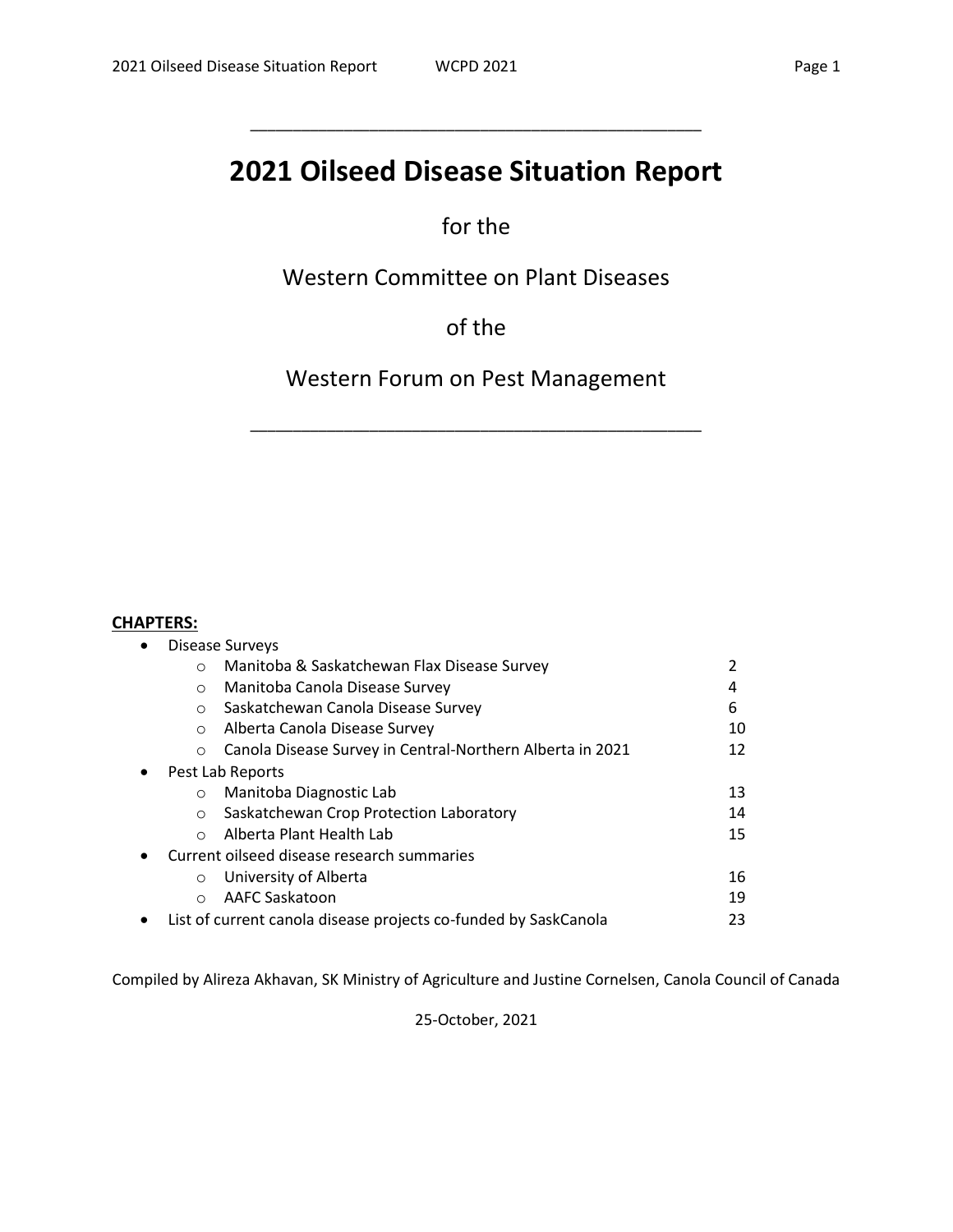#### **Flax Disease Situation Report: Manitoba and Saskatchewan in 2021**

Submitted by K. Nabetani, T. Islam, H. R. Kutcher, C. Peru, M. Beaith, A. Akhavan, C. Jacob, S. Roberts, M. Brown, A. Noble, K. Stonehouse, A. Fransoo

In 2021, we surveyed 84 flax crops, of which 59 were in Saskatchewan and 25 were in Manitoba. Out of the flax crops surveyed in Saskatchewan, nine locations were at Linseed Coop trial plots situated within multiple research farms throughout Saskatchewan. All surveys were conducted between August 3<sup>rd</sup> and September 16<sup>th</sup>. Maturity and stand establishment were measured on a scale of 1 to 5, where 1 is very poor/early and 5 is excellent/mature. Disease prevalence was measured as the percentage of fields affected by each disease out of all fields surveyed. A hundred flax plants in each field were examined to measure disease incidence as the percentage of flax plants affected by each disease, and pasmo severity as the percentage of stem area covered by pasmo symptoms averaged over 100 plants.

Of all flax crops surveyed, 69% (76% in Manitoba, 66% in Saskatchewan) were at the yellow to brown or brown boll stages at the time of survey. Twenty-eight percent of flax crops were at the green to yellow or yellow boll stages (20% in Manitoba, 31% in Saskatchewan) and only 4% of all flax crops; 4% in Manitoba and 3% in Saskatchewan; was at the green boll stage. The majority of flax crops, 54% (56% in Manitoba, 53% in Saskatchewan), had excellent stand; however, the rate was lower than 2019 or 2020 (Islam et al. 2020, Nabetani et al. unpublished). This could be attributed to the unusually hot and dry conditions during the growing season in 2021. Lodging was reported in only one flax crop. The low incidence of lodging could be due to the shorter plant heights observed in many flax crops under the drought conditions. Drought or dry conditions were reported from 20% of surveyed flax crops. Grasshopper infestation with the infestation level ranging from the population less than threshold to visible crop damage was reported in 30% of flax crops.

Despite the hot, dry conditions in summer 2021, the prevalence of pasmo symptoms was 54% over the flax crops surveyed (32% in Manitoba, 63% in Saskatchewan); pasmo was the most prevalent disease on flax in both provinces. Of all flax crops, trace to 10% incidence was seen in 25% of crops. Eight percent of flax crops showed 11 – 30% pasmo incidence and 11% had 31 – 60% incidence. Only 10% of flax crops had pasmo incidence higher than 60%. Pasmo severity in most infected crops ranged from trace to low. Of the flax crops surveyed, trace to 5% pasmo severity was found in 14% of crops and 6 – 25% severity in 25% of crops. Pasmo severity between 25% and 75% was observed in 13% of flax crops, which were all located in Saskatchewan. One crop with very high severity (>76% severity) occurred in Saskatchewan. High pasmo incidence and severity was mainly observed in flax crops grown in south central regions of Saskatchewan where there were higher moisture levels during the growing season than the rest of the province in 2021.

Alternaria blight was the second most prevalent disease on flax and was observed in 24% of all surveyed flax crops (4% in Manitoba, 32% in Saskatchewan). It was less prevalent than Alternaria blight found in 2018, 2019 or 2020 (Rashid et al. 2019; Islam et al. 2020; Nabetani et al. unpublished). The third most prevalent disease was Fusarium wilt, which was found in 19% of flax crops with 24% in Manitoba and 17% in Saskatchewan. The prevalence of Fusarium wilt in 2021 was higher than reported in the surveys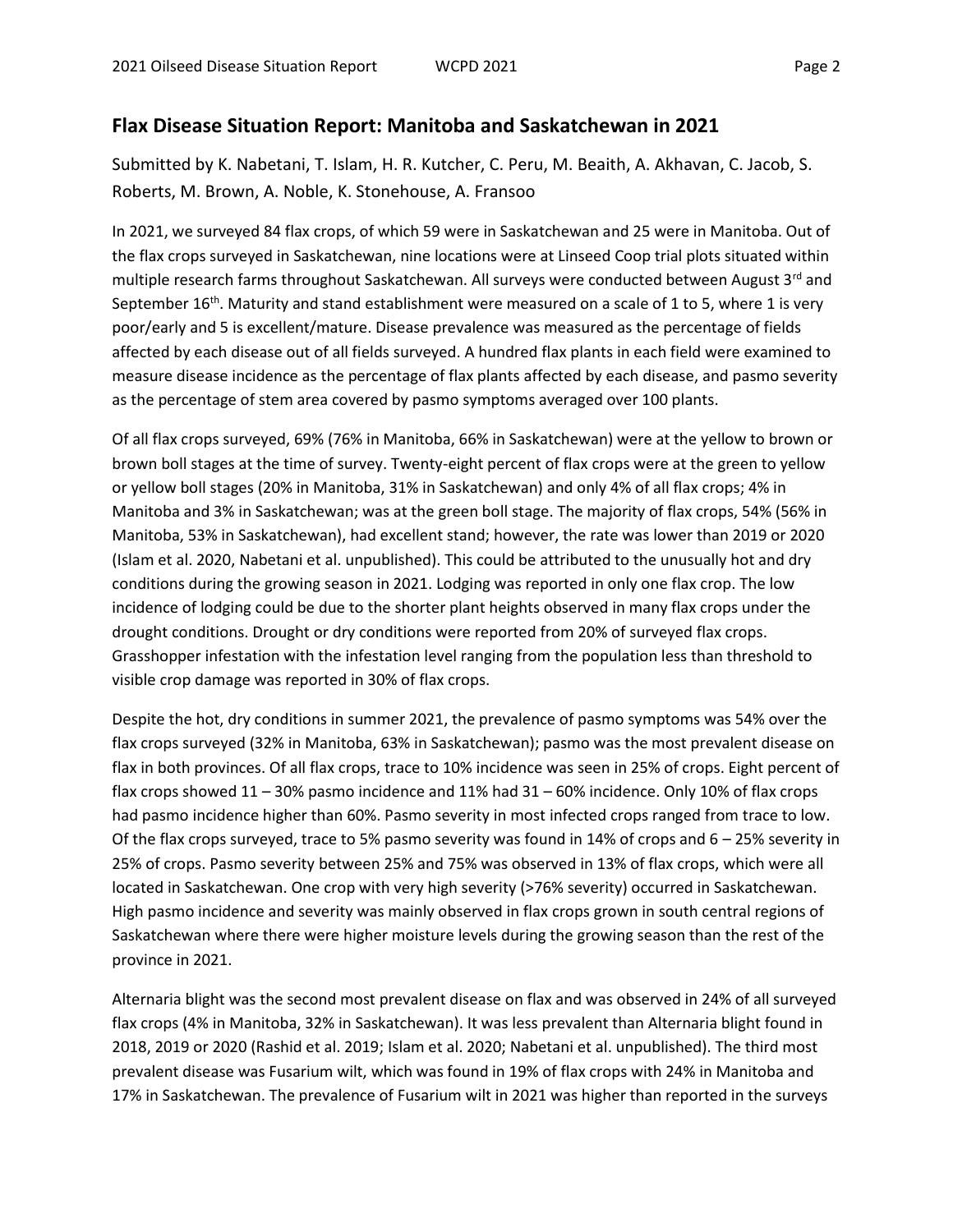of 2018, 2019 or 2020 (Rashid et al. 2019; Islam et al. 2020; Nabetani et al. unpublished). This higher prevalence of Fusarium wilt in 2021 could be attributed to the drier conditions that many regions in Manitoba and Saskatchewan experienced. It is also possible that flax plants could have been more prone to show wilt symptoms due to lack of moisture on top of Fusarium wilt infection. Aster yellows was found in 14% of flax crops. No powdery mildew or flax rust was observed during the survey.

#### **REFERENCES:**

- Islam T, Kutcher HR, Lee S, Beaith M, Peru C, Ziesman B, Jacob C, Hicks L, Noble A. 2020. Diseases of flax in Saskatchewan in 2019. Can Plant Dis Surv. 100:136.
- Rashid KY, Ziesman B, Jacob C, Hicks l, Kindrachuk K, Peru C, Kutcher HR, Islam T, Cholango Martinez LP, Cabernel T, Penner M, Pradhan MP. 2019. Diseases of flax in Manitoba and Saskatchewan in 2018. Can Plant Dis Surv. 99:180-181.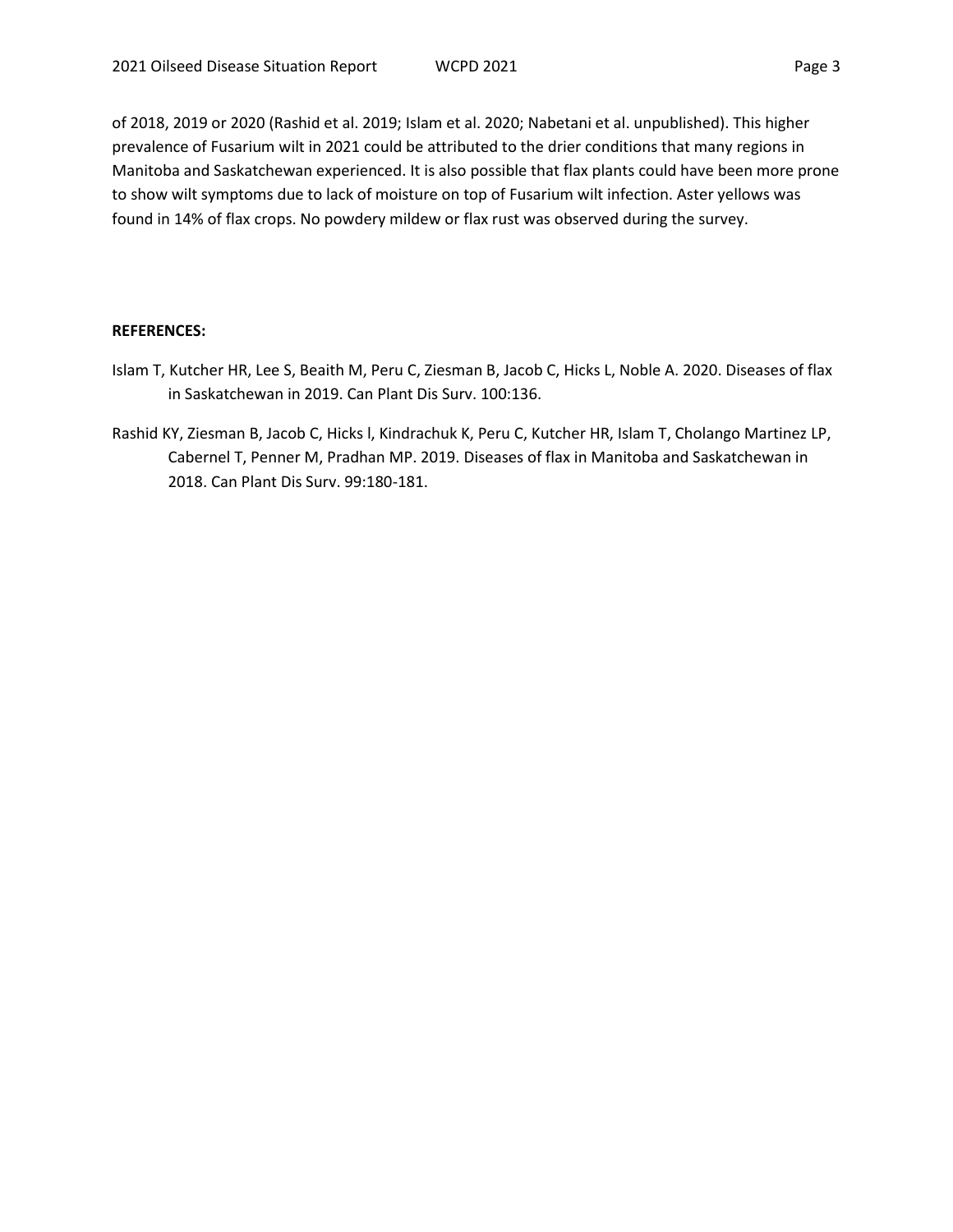### **Survey of Canola Diseases in Manitoba, 2021**

Submitted by Yong Min Kim, Jennifer Graham, David Kaminski, and Dane Froese

#### **METHODS**

A total of 135 canola crops were surveyed between July 22 and September 8 in the major canola production regions of Manitoba. Regions included Southwest (62), Central (35), Northwest (23), Eastern/ Interlake (15). The majority of the crops were surveyed before swathing while plants were between growth stages 5.1 and 5.5 (Harper and Berkenkamp 1975). Disease assessments were made in each field by collecting 20 plants from each of five sites at least 20 m from the edge of the field and separated from each other by at least 20 m. Fields were assessed for the prevalence (percent fields infested) and incidence (percent plants infected per field) of sclerotinia stem rot (*Sclerotinia sclerotiorum*), blackleg (*Leptosphaeria maculans*), aster yellows (AY phytoplasm), foot rot (*Rhizoctonia* spp., *Fusarium* spp.), verticillium stripe (*Verticillium longisporum*) and clubroot (*Plasmodiophora brassicae*). For sclerotinia stem rot, each plant was rated for severity according to a rating scale of 0 to 5 (Kutcher and Wolf, 2006). For blackleg, plants were scored for either basal stem cankers or lesions that occurred on the upper portions of the stem. Blackleg basal stem cankers were rated for severity based on a rating scale of 0 to 5 that estimates the amount of disease in the basal stem cross-section. If present, clubroot symptoms were rated using a scale of 0 to 3 (Kuginuki et al. 1999). The prevalence and percent severity (Conn et al. 1990) of alternaria black spot (*Alternaria brassicae*, *A. raphani*) were also determined. When diseases were observed in the crop, but not in the sample of 100 plants, they were recorded as "trace" and counted as 0.1%. Results are presented in two formats: 1) based on values from diseased crops only and 2) based on values from all crops surveyed (provincial basis).

#### **RESULTS AND COMMENTS.**

Sclerotinia stem rot was observed in 1.5% of the crops surveyed. The average incidence in crops with the disease was 1.5% with an average severity of 1.5. The average incidence was highest in the Eastern/Interlake region (2%) and lowest in the Central and Southwest regions (0%). The severity of sclerotinia was highest in the Eastern/Interlake region (2.0) and lowest in the Central and Southwest regions (0.0). The mean incidence of sclerotinia stem rot based on all crops surveyed (provincial basis) was 0.02% with a mean severity of 0.02.

Canola samples were confirmed positive for blackleg through basal stem cross-section analysis. This disease was present in 84% of Manitoba canola crops surveyed with an average disease incidence of 12% in diseased fields. The average incidence was highest in the Eastern/Interlake region (24%) and lowest in the Northwest and Southwest regions (9%). The average severity of blackleg basal cankers in diseased fields was 1.4 with the highest severity in the Eastern/Interlake and Northwest regions (1.6) and the lowest in the Southwest region (1.3). The mean incidence of blackleg basal canker for the province (all crops surveyed) was 10% with a mean severity of 1.2.

Blackleg stem lesions were present in 50% of canola crops in Manitoba with an average incidence of 7% in diseased fields. Stem lesions were most prevalent in the Southwest region and observed in 68% of fields surveyed. The average disease incidence was highest in the Eastern/Interlake region (14%) and lowest in the Northwest region (3%). Stem lesions were rated as present or absent, so there are no severity ratings. On a provincial basis (all crops surveyed), the mean incidence of blackleg stem lesions was 4%.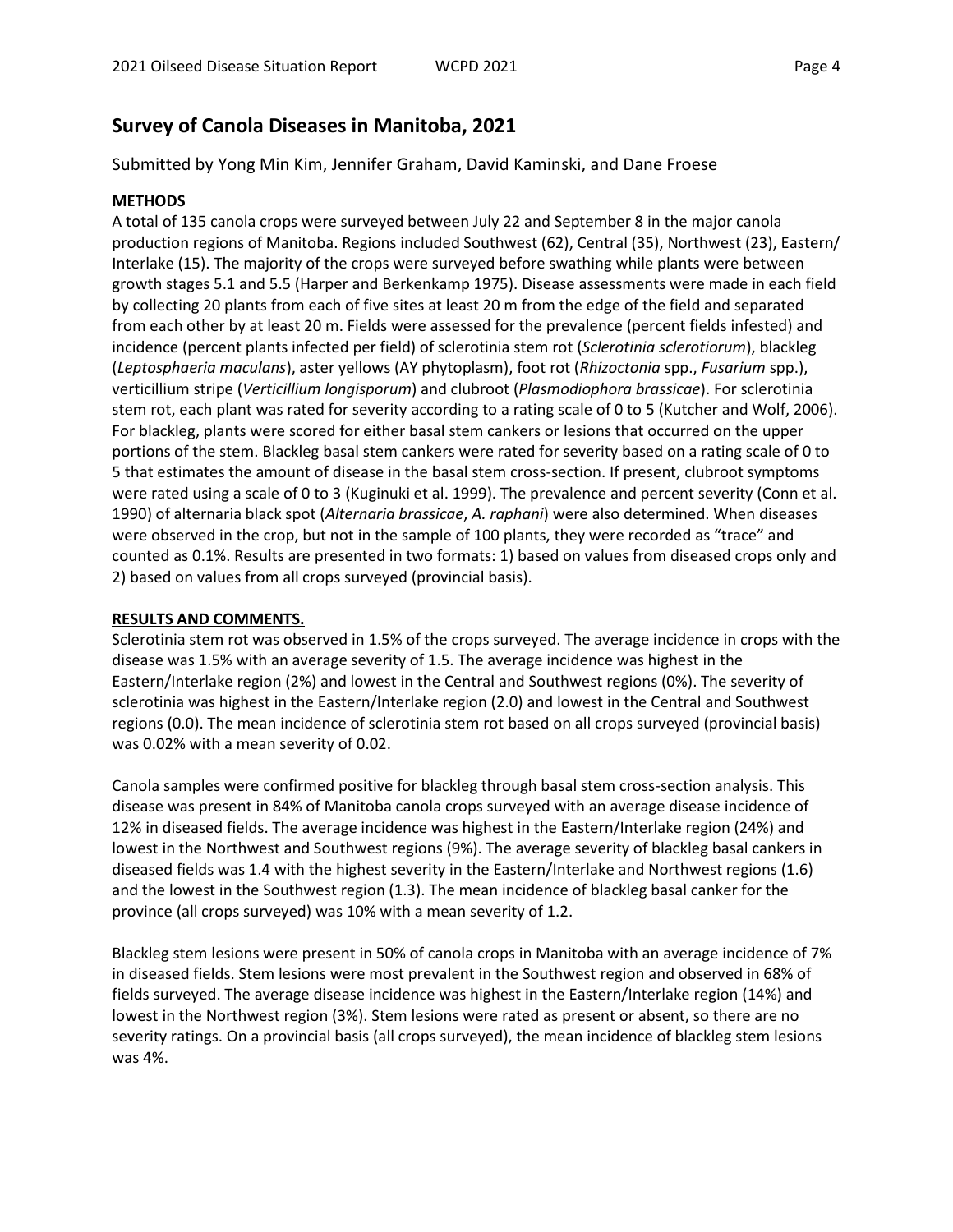Aster yellows was observed in 10% of canola crops surveyed in Manitoba, and in all regions but Eastern/Interlake, with an average incidence of 3.4% in diseased fields. Verticillium stripe was found in 30% of canola crops with an average incidence of 15% in diseased fields. On a provincial basis, the mean incidence of verticillium stripe was 4.4%. Foot rot was recorded only in the Southwest region (1.6%) with an average incidence of 1% in fields with the disease. The mean incidence of foot rot for the province (all crops surveyed) was 0.01%.

Alternaria pod spot was observed in 6.7% of canola crops surveyed in the province in 2021, with an average incidence of 7.3% in infected crops. The prevalence of pod spot was highest in the Eastern/Interlake region (20%) and lowest in the Central region (0%). The average severity of alternaria pod spot across the province (all crops surveyed) was 1.1.

In 2021, there were no new symptomatic cases of clubroot in the 135 canola fields surveyed. Soil samples from 45 fields have been collected and are currently being processed for clubroot DNA.

#### **REFERENCES**

- Conn, K.L., Tewari, J.P., and Awasthi, R.P. 1990. A disease assessment key for Alternaria blackspot in rapeseed and mustard. Can. Plant Dis. Surv. 70:19–22. (www.phytopath HYPERLINK "http://www.cps-scp.ca/cpds.shtm".ca/cpds.shtml)
- Harper, F.R. and Berkenkamp, B. 1975. Revised growth-stage key for *Brassica campestris* and *B.napus*. Can. J. Plant Sci. 55:657–658.
- Kuginuki. Y., Hiroaki, Y. and Hirai, M. 1999. Variation in virulence of *Plasmodiophora brassicae* in Japan tested with clubroot-resistant cultivars of Chinese cabbage (*Brassica rapa* L. spp. *pekinensis*). Eur. J. Plant Pathol. 105: 327-332.
- Kutcher, H.R. and Wolf, T.M. 2006. Low-drift fungicide application technology for sclerotinia stem rot in canola. Crop Protection 25: 640-646.



### **Figure 1. Five year trend of some of the key diseases on canola in Manitoba** Submitted by David Kaminski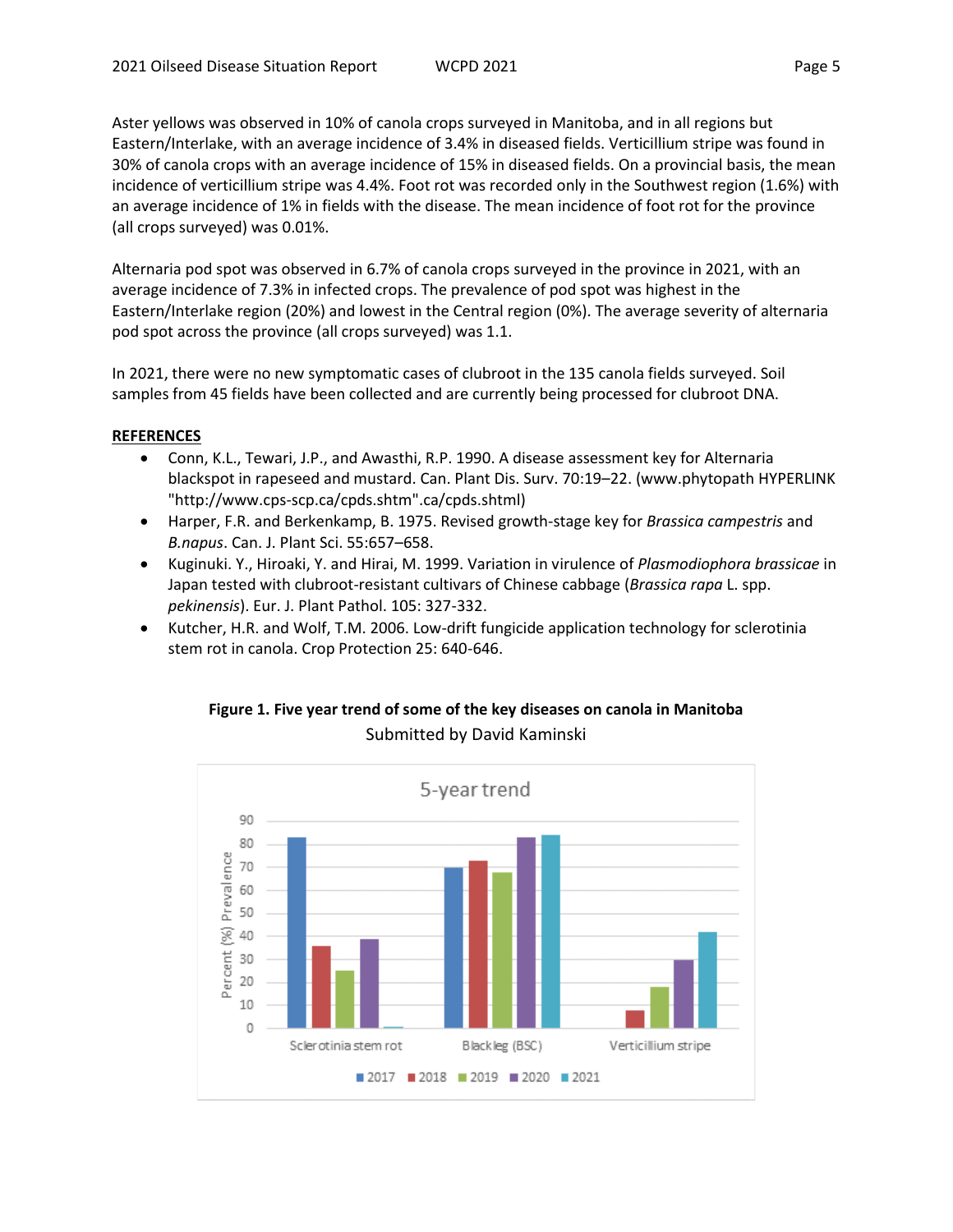#### **Saskatchewan canola disease situation report 2021**

Submitted by Alireza Akhavan, Carter Peru, Cory Jacob, Raul Avila, Scott Hartley, Crops Extension Specialists (Saskatchewan Ministry of Agriculture), SARM Plant Health Officers (Saskatchewan Association of Rural Municipalities) and surveyors from Meadow Lake Co-op, Bayer Crop Science Inc., and Nutrien.

#### **General comments:**

According to the Saskatchewan Agriculture's weekly crop report (ending on October 4, 2021), 99% of the crop in Saskatchewan has been harvested. This is well ahead of the five-year (2016-2020) average of 79% for this time. As of October  $4<sup>th</sup>$ , 98% of canola has been combined.

#### **Canola Disease Survey –** *conducted by the Saskatchewan Ministry of Agriculture, Saskatchewan Association of Rural Municipalities and industry agronomists*

This report includes the preliminary results of the 2021 Saskatchewan canola disease survey and includes the survey results from 213 surveyed fields located across the major canola growing regions of Saskatchewan. This is a progressing work and all the information presented here may evolve and ultimately, the final results will be published in the Canadian Phytopathological Society Canadian Plant Disease Survey: Disease Highlights 2021. The largest number of surveyed fields were located in the East-Central with 24.4% (52 fields) (Table 1). Crops were surveyed before swathing while plants were between growth stages 5.2 and 5.5 (Harper and Berkenkamp, 1975). Survey dates ranged between July 28 and September 16. Disease assessments were made in each field by collecting 20 plants from each of five sites (100 plants per field) located at least 20 metres from the field edge and separated from each other by at least 20 metres. Fields were assessed for both prevalence (per cent of fields with symptoms of the disease) and incidence (per cent of plants surveyed with symptoms of the disease per field). The diseases assessed include: sclerotinia stem rot (*Sclerotinia sclerotiorum*), blackleg (*Leptosphaeria maculans*), aster yellows (AY phytoplasma), foot rot (*Rhizoctonia* spp., *Fusarium* spp.), alternaria black spot (*Alternaria brassicae*, *A. raphani*), fusarium wilt (*F. oxysporum* f.sp. *conglutinans*), Verticillium Stripe (*Verticillium longisporum*), powdery mildew (*Erysiphe cruciferarum*), downy mildew (*Peronospora parasitica*), white rust (*Albugo candida*), grey stem (*Pseudocercosporella capsellae*), bacterial pod spot (*Pseudomonas syringae* pv. *maculicola*) and clubroot (*Plasmodiophora brassicae*). Severity ratings were also conducted for both sclerotinia stem rot and blackleg. For sclerotinia stem rot, each plant (100 per field) was rated for severity according to a rating scale of 0 to 5 described by Kutcher and Wolf (2006). For blackleg, plant stems were cut and then scored for basal stem cankers severity using a rating scale ranging from 0 to 5. Average severity values for blackleg and sclerotinia stem rot in each field were calculated as the sum of the severity ratings divided by the total number of plants examined. Stem lesions were recorded when observed on the upper stem or when associated with a basal canker. The prevalence of alternaria black spot (*Alternaria brassicae, A. raphani*) in the field was recorded. For all of the diseases assessed, prevalence and average disease incidence or severity values were calculated across the entire province and separately for each of six regions within Saskatchewan.

Sclerotinia stem rot was reported in 35.21% of canola crops surveyed with low incidence and very low severity. The average incidence in the province was 2.20%. Incidence was highest in the West-central region (4.88%) and lowest in the Southeast region (0.47%). The provincial average sclerotinia stem rot severity was 0.03. Severity was very low across the province ranging from 0.01 to 0.07 in different regions.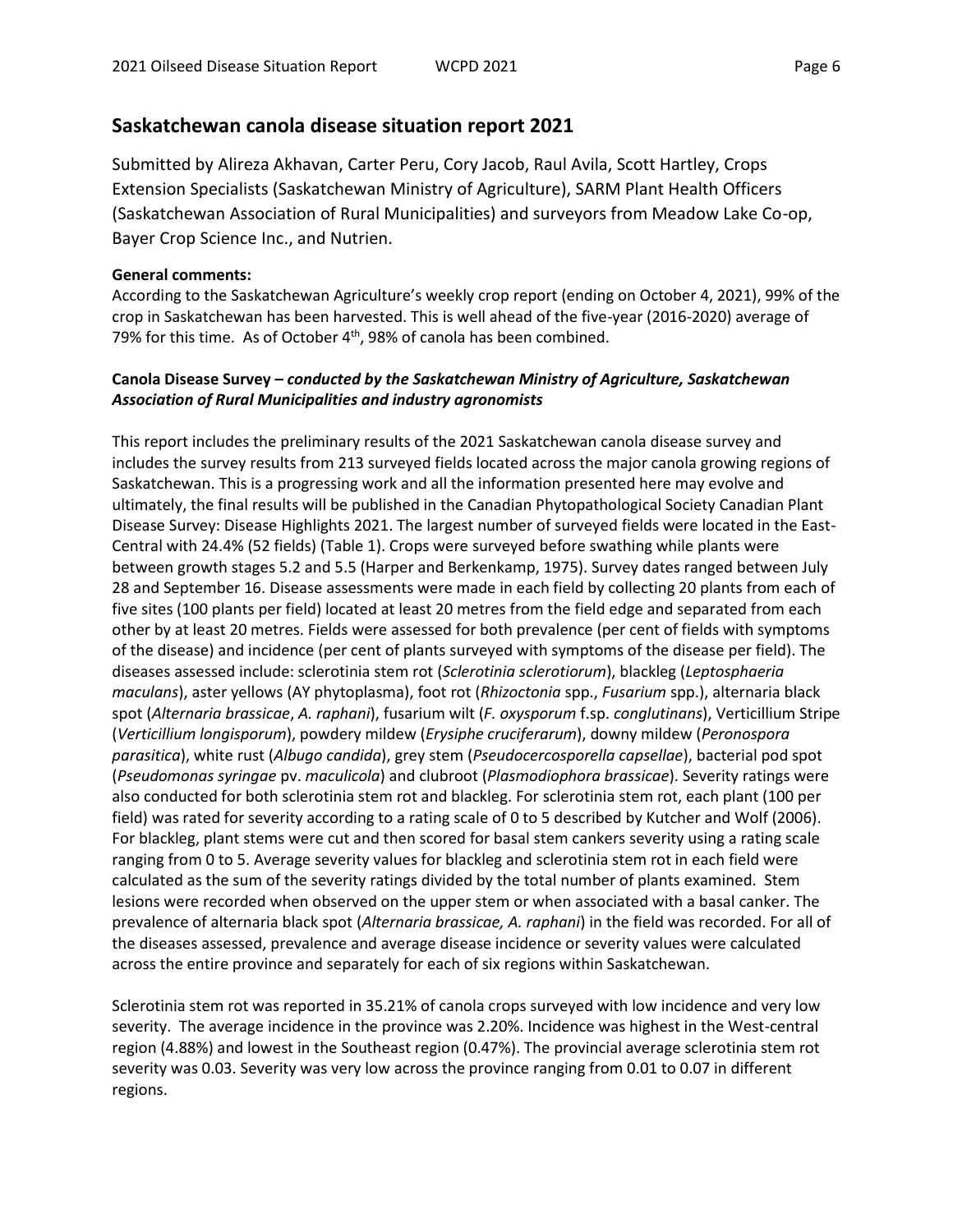Blackleg basal symptoms were present in 66.20% of canola crops surveyed in Saskatchewan (Table 1). The average incidence in the province was 6.90%. The average blackleg basal canker incidence was highest in the East-central region (10.83 %) and lowest in the Northeast region (3.11%). The average severity of basal cankers across the province was 0.09. The highest severity was in the East-central region (0.15); while the severity was lowest (0.04) in the Southwest region. Blackleg stem lesions were present in 28.64% of canola crops surveyed with an average incidence of 1.95%. The highest average incidence was in the East-central region (3.83 %) and the lowest incidence was in the Northeast region (0.26 %). The prevalence of basal cankers and stem lesions together (combined blackleg) was 18.78 % with an average incidence of 1.39 %. The highest incidence of combined blackleg was in the Southeast region (3.17 %) and the lowest incidence was in the Northeast region (0.05 %) (data not presented).

Aster yellows was found present in 19.25 % of canola crops surveyed. This prevalence estimate includes fields where aster yellows symptoms were observed within the 100 plant sample or at trace levels in the field outside of the sample sites. It is possible to have a region with a relatively high prevalence but a low or even 0% average incidence. This occurred where aster yellows symptoms were observed in the surveyed field but symptoms were not present in the 100 plant sample assessed in any of the fields. The average incidence in the province was 0.35 %. The highest incidence of aster yellows occurred in the Northwest region (2.21 %). Foot rot was present in 1.88 % of canola crops surveyed. The highest prevalence was in the Northwest region (3.45 %). Foot rot was not detected in the Northeast, and Southeast regions.

Alternaria black spot prevalence is calculated as the per cent of fields surveyed where the disease was observed within the field. Alternaria black spot was observed in 41.78 % of fields in 2021. The highest prevalence was in the Southwest (65.63%) and the lowest prevalence was in the West-central (28.13%). Alternaria severity was generally low throughout the province.

Symptoms suggesting verticillium stripe were found in a total of two fields. Symptoms of grey stem, powdery mildew, downy mildew, white rust, fusarium wilt and bacterial pod spot were not found during the formal survey in any of the surveyed fields assessed.

In 2021, the Saskatchewan Ministry of Agriculture, with support from SaskCanola, Saskatchewan Crop Insurance Corporation (SCIC) and the Saskatchewan Association of Rural Municipalities (SARM) Plant Health Officers, worked to better understand the distribution of clubroot in Saskatchewan through the 2021 clubroot monitoring program. This involved in-field surveillance in high clubroot risk areas and throughout the province, efforts to increase external reports of clubroot infested fields by producers and agrologists, encouraging the on-farm monitoring for the clubroot pathogen through the clubroot soil testing program and following-up on fields identified as positives through previous years. The purpose of this program was to increase our understanding of the distribution and severity of clubroot in regions where the disease and/or pathogen are known to occur and in areas not surveyed in previous surveys, also to contribute in managing the spread of clubroot by re-testing positive fields to determine pathogen persistence, ensuring compliance under *The Pest Control Act*, and reinforcing management practices to reduce the risk of clubroot spread. The in-field surveillance has been completed, and data entry and soil sample testing are currently underway. This information will be used to raise awareness of the clubroot situation in Saskatchewan to promote proactive clubroot management prevention and update the clubroot distribution map to be released in early 2022.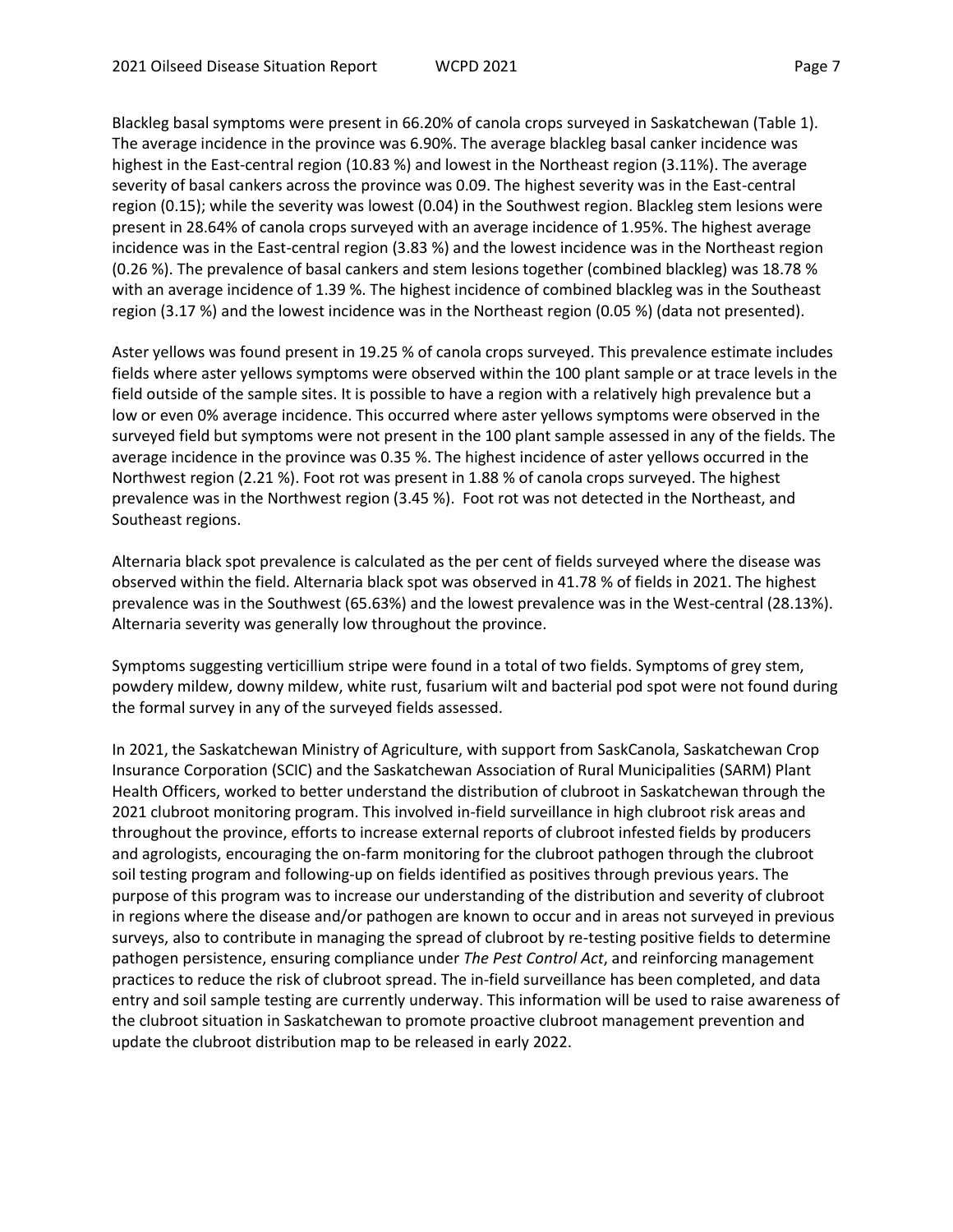| <b>Region</b><br>(No. of Crops) |                   | Sclerotinia                          |                     | <b>Blackleg Stem</b><br><b>Blackleg Basal Canker</b><br><b>Lesions</b> |                                      |                     |                   |                                      |
|---------------------------------|-------------------|--------------------------------------|---------------------|------------------------------------------------------------------------|--------------------------------------|---------------------|-------------------|--------------------------------------|
|                                 |                   |                                      | Sev <sup>4</sup>    |                                                                        |                                      | Sev <sup>4</sup>    |                   |                                      |
|                                 | Prev <sup>1</sup> | Inc <sup>2</sup> (Inc <sup>3</sup> ) | (Sev <sup>5</sup> ) | Prev <sup>1</sup>                                                      | Inc <sup>2</sup> (Inc <sup>3</sup> ) | (Sev <sup>5</sup> ) | Prev <sup>1</sup> | Inc <sup>2</sup> (Inc <sup>3</sup> ) |
|                                 |                   | 0.95                                 | 0.01                |                                                                        | 3.11                                 | 0.05                |                   | 0.26                                 |
| Northeast (38)                  | 23.68             | (4.00)                               | (0.05)              | 31.58                                                                  | (9.83)                               | (0.15)              | 10.53             | (2.50)                               |
| Northwest (29)                  |                   | 0.79                                 | 0.01                |                                                                        | 7.41                                 | 0.08                |                   | 1.45                                 |
|                                 | 34.48             | (2.30)                               | (0.03)              | 93.10                                                                  | (7.96)                               | (0.09)              | 20.69             | (7.00)                               |
| East-Central (52)               |                   | 1.62                                 | 0.02                |                                                                        | 10.83                                | 0.15                |                   | 3.83                                 |
|                                 | 32.69             | (4.94)                               | (0.05)              | 78.85                                                                  | (13.73)                              | (0.19)              | 32.69             | (11.71)                              |
| West-Central (32)               |                   | 4.88                                 | 0.07                |                                                                        | 4.69                                 | 0.06                |                   | 1.31                                 |
|                                 | 46.88             | (10.40)                              | (0.16)              | 56.25                                                                  | (8.33)                               | (0.10)              | 31.25             | (4.20)                               |
|                                 |                   | 0.47                                 | 0.01                |                                                                        | 10.47                                | 0.12                |                   | 3.70                                 |
| Southeast (30)                  | 23.33             | (2.00)                               | (0.02)              | 76.67                                                                  | (13.65)                              | (0.16)              | 66.67             | (5.55)                               |
|                                 |                   | 4.84                                 | 0.07                |                                                                        | 3.44                                 | 0.04                |                   | 0.34                                 |
| Southwest (32)                  | 53.13             | (9.12)                               | (0.14)              | 62.50                                                                  | (5.50)                               | (0.06)              | 12.50             | (2.75)<br>1.95<br>(6.80)             |
| Overall mean                    |                   | 2.20                                 | 0.03                |                                                                        | 6.90                                 | 0.09                |                   |                                      |
| Crops (213)                     | 35.21             | (6.24)                               | (0.09)              | 66.20                                                                  | (10.43)                              | (0.13)              | 28.64             |                                      |

**Table 1.** Prevalence, mean incidence and severity of sclerotinia stem rot and blackleg of canola in Saskatchewan in 2021.

<sup>1</sup> Average per cent prevalence of disease in all canola crops in 2021 Saskatchewan Canola Disease Survey

<sup>2</sup> Average per cent incidence of disease in all canola crops in 2021 Saskatchewan Canola Disease Survey both with and without the given disease

<sup>3</sup> Average per cent incidence of disease in canola crops in 2021 Saskatchewan Canola Disease Survey infected with given disease

<sup>4</sup> Average severity of disease in all canola crops in 2021 Saskatchewan Canola Disease Survey <sup>5</sup> Average severity of disease in canola crops in 2021 Saskatchewan Canola Disease Survey infected with given disease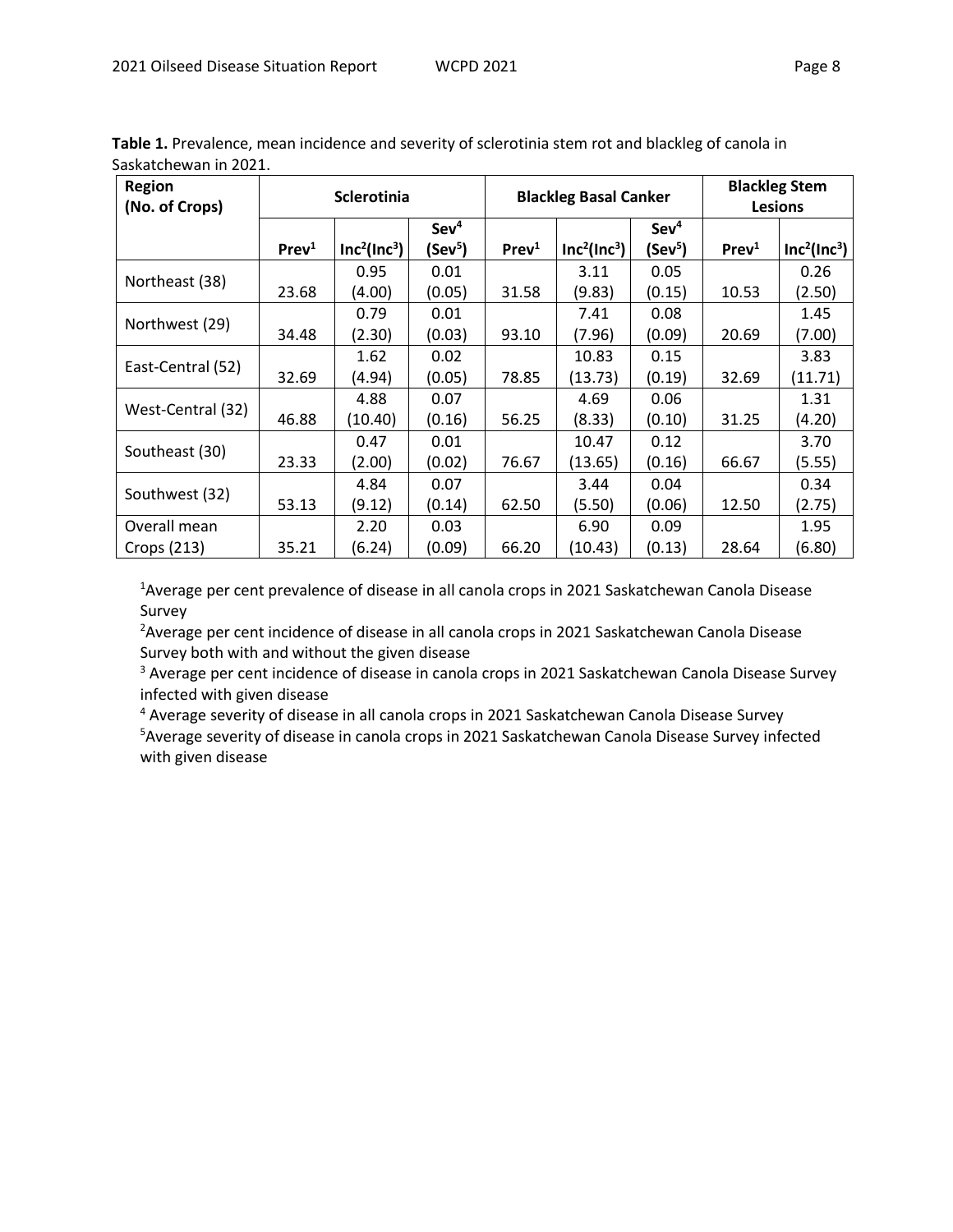| Region<br>(No. of Crops)    | <b>Aster Yellows</b>    |                        | <b>Foot Rot</b>   | Alternaria black spot |
|-----------------------------|-------------------------|------------------------|-------------------|-----------------------|
|                             | Total Prev <sup>1</sup> | $Inc^{1,2}(Inc^{1,3})$ | Prev <sup>4</sup> | Prev <sup>5</sup>     |
| Northeast (38)              | 21.05                   | 0.05(1.00)             | 0.00              | 34.21                 |
| Northwest (29)              | 41.38-                  | 2.21(9.14)             | 3.45              | 44.83                 |
| East-Central (52)           | 15.38                   | 0.02(1.00)             | 1.92              | 36.54                 |
| West-Central (32)           | 9.38                    | 0.03(1.00)             | 3.13              | 28.13                 |
| Southeast (30)              | 30.00                   | 0.17(2.50)             | 0.00              | 46.67                 |
| Southwest (32)              | 3.13                    | 0.03(1.00)             | 0.03              | 65.63                 |
| Overall mean Crops<br>(213) | 19.25                   | 0.35(5.29)             | 1.88              | 41.78                 |

**Table 2.** Total prevalence and mean incidence of aster yellows and prevalence of foot rot and alternaria black spot in canola crops surveyed in Saskatchewan in 2021.

<sup>1</sup>For aster yellows, total prevalence includes fields where symptoms were present in the 100 plant sample or at trace levels in the field outside of the sample sites but the incidence is calculated on the 100 plant sample only.

<sup>2</sup> Average per cent incidence of disease in all canola crops in 2021 Saskatchewan Canola Disease Survey both with and without the given disease.

<sup>3</sup> Average per cent incidence of disease in canola crops in 2021 Saskatchewan Canola Disease Survey infected with the disease

<sup>4</sup> Average per cent prevalence of disease in all canola crops in 2021 Saskatchewan Canola Disease Survey.

5Average per cent prevalence of disease in canola fields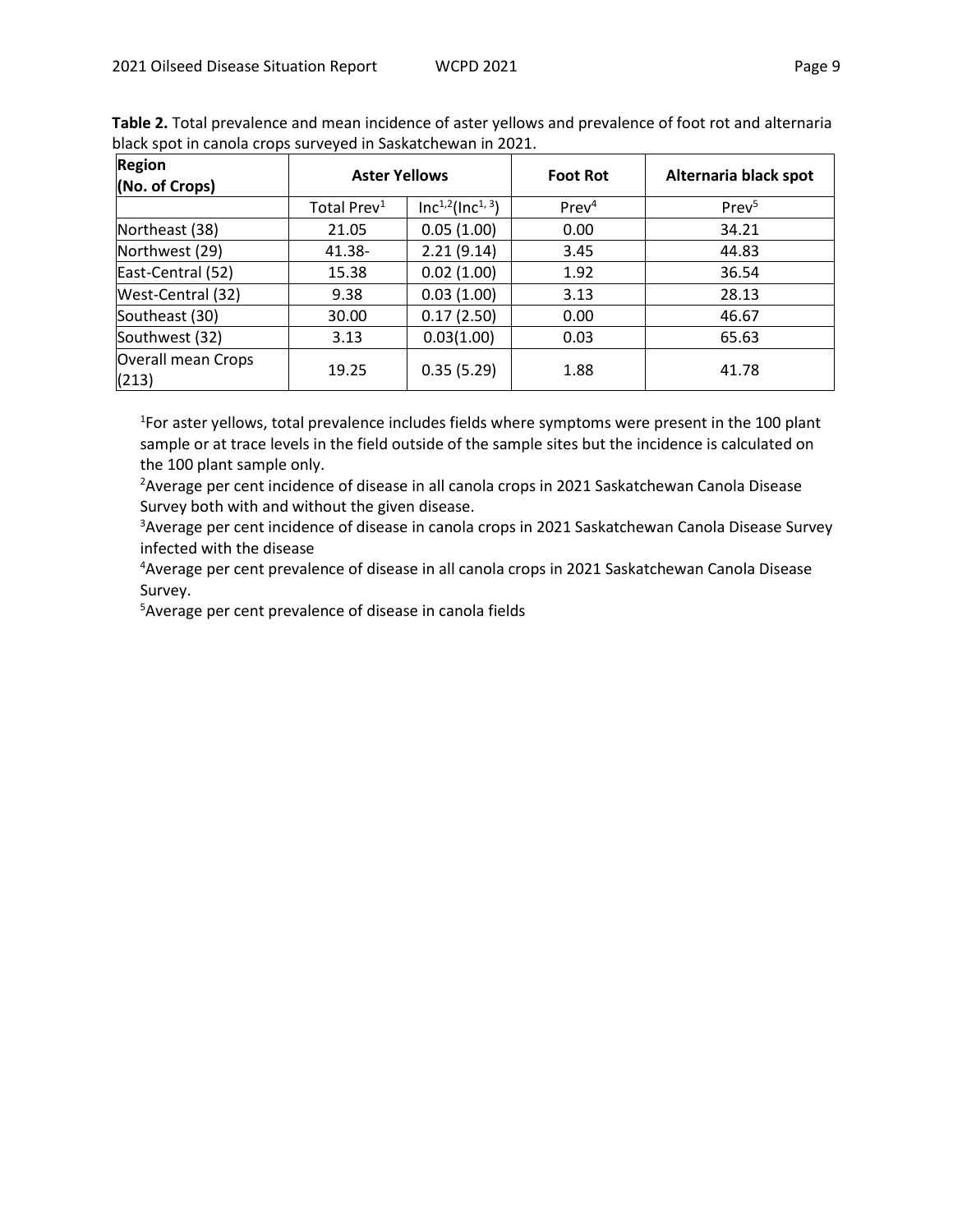# **Canola disease survey results, Alberta 2021**

#### M.W. Harding, G.C. Daniels, T.B. Hill, M.A. Kennedy, and J. Feng

Three hundred seventy-one (371) canola fields in Alberta were surveyed between August 4 and October 8, 2020 (Figure 2). Clubroot and blackleg, were rated for prevalence, incidence, and severity. The presence/absence of Sclerotinia main stem infections, as well as symptoms of Verticillium stripe, were noted. Canola plants were rated at ten sample points in each field along a W-shaped transect with each location >20 m apart and from the field margin. Ten plants were rated, or collected, at each sample point for a total of 100 plants/field. Roots were rated in the field for clubroot using 0-3 scale for clubroot as described by Horiuchi and Hori (1980) and modified by Strelkov et al. (2006). The lower six to twelve inches of ten stems were collected at each of the ten sample points (100 stems/field) and rated for blackleg, Sclerotinia stem rot and Verticillium stripe. Blackleg was rated using a 0-5 blackleg (WCC/RCC 2009). The presence or absence of Sclerotina stem rot, and symptoms Verticillium stripe on the main stem, were noted, but severity was not estimated.

Survey results are shown in Table 3. Blackleg was by far the most prevalent disease, reported in 89.4% of fields, followed by Sclerotinia stem rot (25.4%), clubroot (9.0%), and Verticillium stripe (2.9%). The presence of *Verticillium* spp. in the suspicious samples will undergo testing to confirm the presence of the pathogen.

Despite their prevalence, the incidence and severity for all diseases was low (Table 3). This is a preliminary report and may not be complete. A complete report of the Alberta canola survey will be published in v101 of the Canadian Plant Disease Survey.

#### ACKNOWLEDGEMENTS

Field visits for clubroot rating and canola stem collections performed by the municipal Agricultural Fieldmen, or their designates, is very gratefully acknowledged.

#### REFERENCES

Horiuchi, S., and Hori, M. 1980. A simple greenhouse technique for obtaining high levels of clubroot incidence. Bull. Chugoku Natl. Agric. Exp. Stn. E (Environ. Div.). 17:33-55.

- Strelkov, S.E., Tewari, J.P., and Smith-Degenhardt, E. 2006. Characterization of *Plasmodiophora brassicae* populations from Alberta, Canada. Can. J. Plant Pathol. 28:467-474.
- Western Canada Canola/Rapeseed Recommending Committee (WCC/RRC) Incorporated. 2009. Procedures of the Western Canada Canola/Rapeseed Recommending Committee for the evaluation and recommendation for registration of canola/rapeseed candidate cultivars in western Canada.

|                 | Number of | Prevalence | Incidence |            | Severity |
|-----------------|-----------|------------|-----------|------------|----------|
|                 | fields    | (% )       | $(\%)$    | Range      | Average  |
| Clubroot        | 277       | 9.0        | 0.82      | $0 - 1.84$ | 0.016    |
| <b>Blackleg</b> | 348       | 89.4       | 18.3      | $0 - 2.5$  | 0.38     |
| Sclerotinia     | 343       | 25.4       | 0.8       | n.d.       | n.d.     |
| Verticillium    | 343       | 2.9        | 0.17      | n.d.       | n.d.     |

**Table 3.** Canola disease survey results for Alberta in 2021.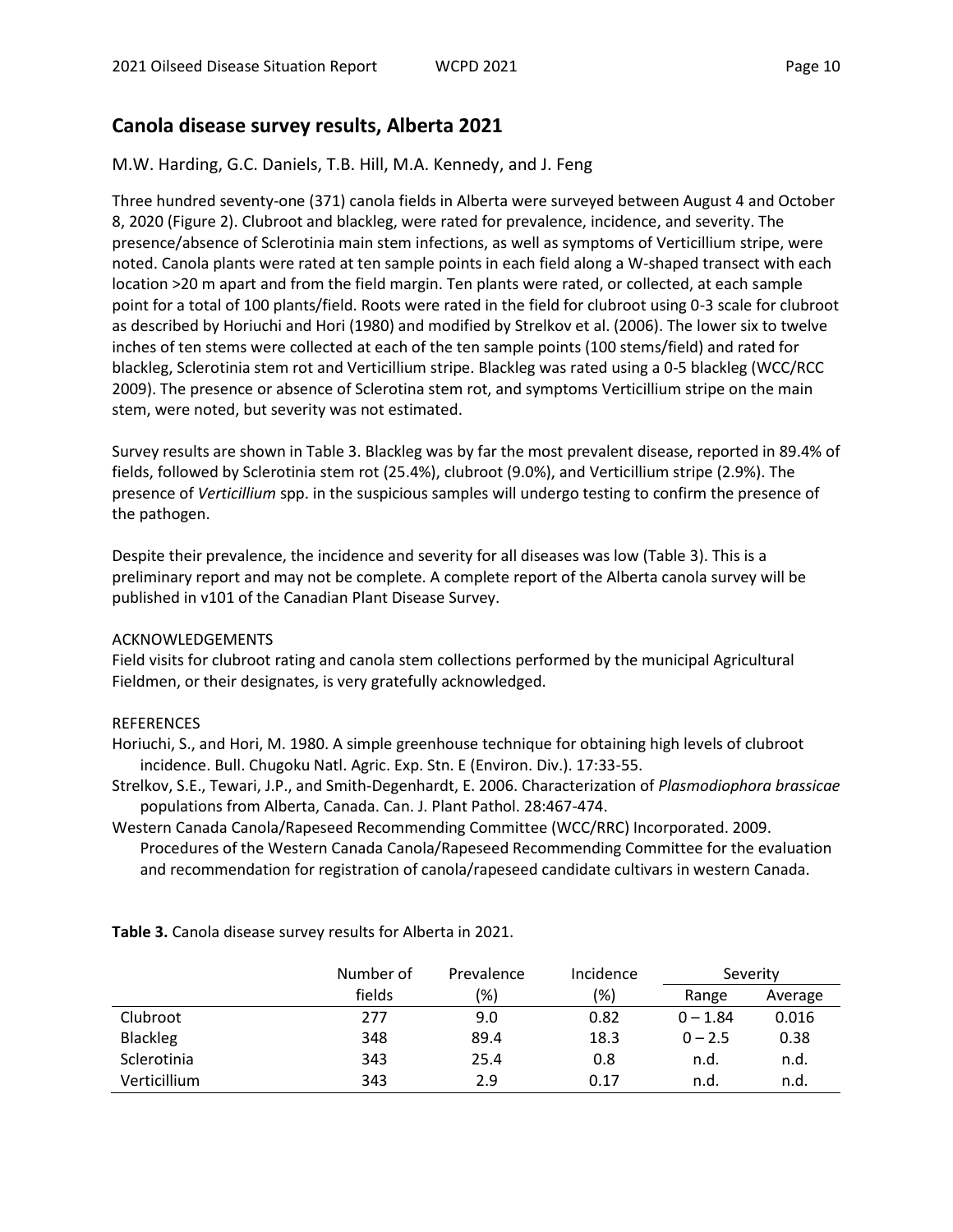



Figure 2. Canola survey locations, and blackleg severity (A) and hot spots (B), in Alberta in 2021.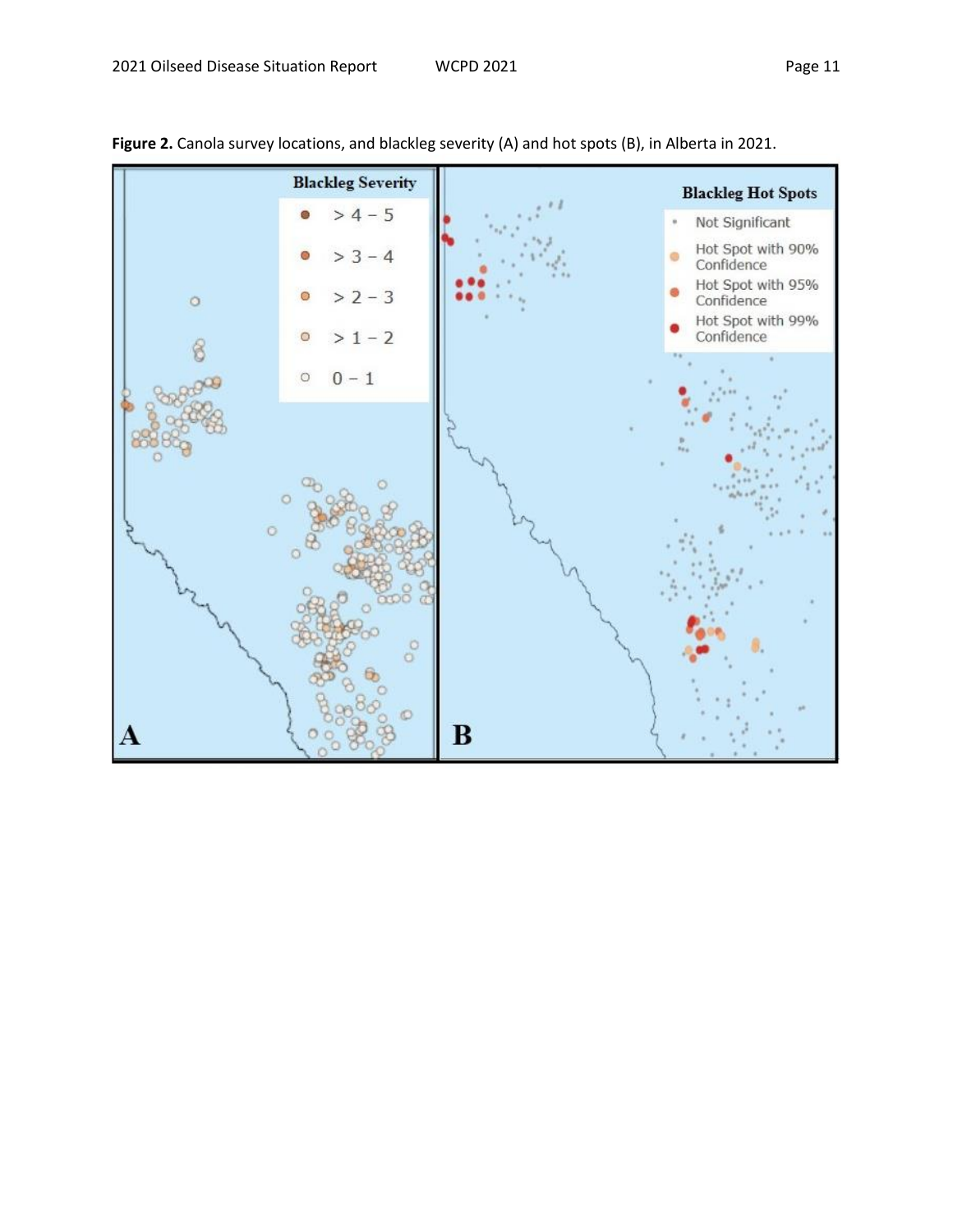# **Canola Disease Survey in Central-Northern Alberta in 2021**

K.F. Chang, J. Cordero-Elvia, H. Yu, G.D. Turnbull, S.F. Hwang, and S.E. Strelkov Department of Agricultural, Food and Nutritional Science, University of Alberta

Thirty-five canola fields were sampled near Edmonton, St. Albert, Namao, Morinville, Gibbons, Josephsburg, Villeneuve, Redwater, Opal and Bruderheim, Alberta, using W-shaped transects of each field. All plants within a 1-m<sup>2</sup> quadrat were examined at each of five points along the transects. The incidence of clubroot, blackleg, root rot, and white mold were noted at each sampling point. A total of 914 canola root samples were collected at random from low-lying areas in the fields. Samples showing symptoms of root rot were taken to the laboratory, where they are being analysed for causal organisms. The roots are sectioned and surface-sterilized, and then incubated on potato dextrose agar for 10-12 days under ambient light at room temperature. The fungal isolates obtained are sub-cultured for purification and identified visually. The percent pathogen-free samples and the mean percent incidence of each pathogen will be calculated for the root samples from each location.

#### **RESULTS AND DISCUSSION:**

The incidence of root rot was highest at Edmonton, with a mean incidence of 4.1% and 50% of roots infected at one sampling point (Table 4). At Morinville and Redwater, the overall incidence of root rot was also >4%. Blackleg incidence was greatest at Morinville, Opal, and Bruderheim. Some canola crops near Edmonton were heavily infected with clubroot, with a mean incidence of 7.2% and one sampling point where 95% of roots were infected. Most of the other areas showed little to no clubroot infection. A small amount of sclerotinia was observed at Edmonton, St. Albert, Morinville and Gibbons. A complete report including the incidence of pathogens recovered from canola in central and northern Alberta will be published in the *Canadian Plant Disease Survey*.

**ACKNOWLEDGEMENTS:** This survey was supported financially by the Alberta Canola Producers Commission and the Results Driving Agriculture Research Program.

| Location          | No. of<br>fields |      | Root Rot |      | <b>Blackleg</b> |      | Clubroot |      | Sclerotinia |
|-------------------|------------------|------|----------|------|-----------------|------|----------|------|-------------|
|                   |                  | Mean | Range    | Mean | Range           | Mean | Range    | Mean | Range       |
| Edmonton          | 7                | 4.1  | $0 - 50$ | 2.9  | $0 - 16$        | 7.2  | $0 - 95$ | 0.2  | $0 - 4$     |
| St. Albert        | 5                | 1.4  | $0 - 7$  | 1.7  | $0 - 9$         | 0    | 0        | 1.1  | $0 - 8$     |
| Namao             |                  | 1.2  | $0 - 5$  | 0    | 0               | 0    | 0        | 0    | 0           |
| Morinville        | 6                | 4.1  | $0 - 30$ | 4.3  | $0 - 20$        | 0.2  | $0 - 6$  | 0.04 | $0 - 1$     |
| Gibbons           | 3                | 0.4  | $0 - 2$  | 1.3  | $0 - 5$         | 0    | 0        | 0.07 | $0 - 1$     |
| Josephburg        | 2                | 0.2  | $0 - 2$  | 0.6  | $0 - 3$         | 0    | 0        | 0    | 0           |
| Villeneuve        | 3                | 0.9  | $0 - 8$  | 2.3  | $0 - 5$         | 0    | 0        | 0    | 0           |
| Redwater          | 4                | 4.4  | $0 - 25$ | 0.9  | $0 - 5$         | 0    | 0        | 0    | 0           |
| Opal              | 1                | 0.2  | $0 - 1$  | 4.2  | $0 - 11$        | 0.2  | $0 - 1$  | 0    | 0           |
| <b>Bruderheim</b> | 3                | 0.4  | $0 - 5$  | 4.0  | $0 - 9$         | 0.07 | $0 - 1$  | 0    | 0           |
| Total/Average     | 35               | 1.7  | $0 - 50$ | 2.2  | $0 - 20$        | 0.8  | $0 - 95$ | 0.1  | $0 - 8$     |

#### **Table 4. Incidence (%) of disease in canola plants collected in central Alberta, 2021.**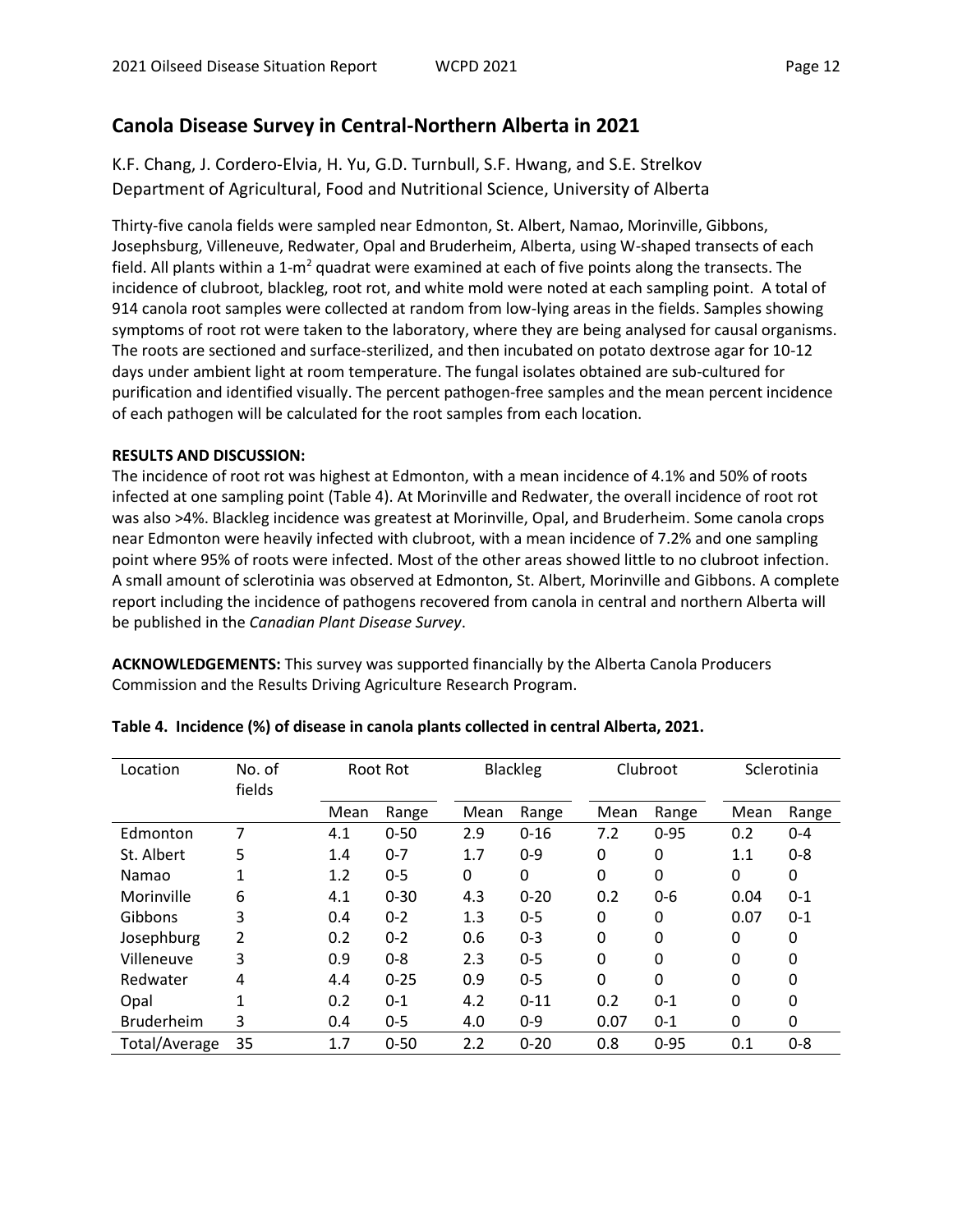# **Crop Diagnostic Centre, Manitoba Agriculture and Resource Development. Summary of diseases diagnosed on oilseed crop samples submitted in 2021.**

Submitted by Manika Pradhan, Manitoba Agriculture & Resource Development

Table 5. Diseases diagnosed on oilseed samples submitted to the MB AG Crop Diagnostic Centre (2021)

| <b>CROP</b> | <b>SYMPTOM/ DISEASE</b>       | <b>CAUSAL AGENT</b>                                         | <b>NUMBER OF</b><br><b>SAMPLES</b> |
|-------------|-------------------------------|-------------------------------------------------------------|------------------------------------|
| Canola      | Alternaria black spot         | Alternaria sp.                                              | 10                                 |
|             | Anthracnose                   | Colletotrichum sp.                                          | 10                                 |
|             | Aster yellows                 | Phytoplasma                                                 | 3                                  |
|             | Blackleg                      | Leptosphaeria maculans                                      | 8                                  |
|             | Cladosporium leaf<br>spot     | Cladosporium sp.                                            | $\mathbf{1}$                       |
|             | Grey stem<br>Root rot         | Pseudocercosporella capsellae<br>Fusarium sp., Pythium sp.; | $\overline{2}$                     |
|             |                               | Rhizoctonia solani                                          | 15                                 |
|             | Verticillium stripe           | Verticillium sp.                                            | 4                                  |
|             | <b>Stress</b>                 | Environmental injury                                        | 48                                 |
|             |                               | Herbicide injury                                            | 12                                 |
|             | Nutrient deficiency           | Possible<br>Nitrogen/sulphur/Phosphorus<br>deficiency       | 10                                 |
| Flax        | Leaf spot                     | Alternaria linicola; Botrytis                               | $\overline{2}$                     |
|             | Leaf and stem spot<br>(Pasmo) | Septoria linicola                                           | $\mathbf{1}$                       |
|             | Root rot                      | Fusarium sp.; Pythium sp. and<br>Rhizoctonia                | 2                                  |
|             | <b>Stress</b>                 | Environmental injury                                        | 9                                  |
|             |                               |                                                             | $\overline{2}$                     |
|             |                               | Herbicide injury                                            |                                    |
| Sunflower   | <b>Stress</b>                 | Environmental/moisture                                      | 1                                  |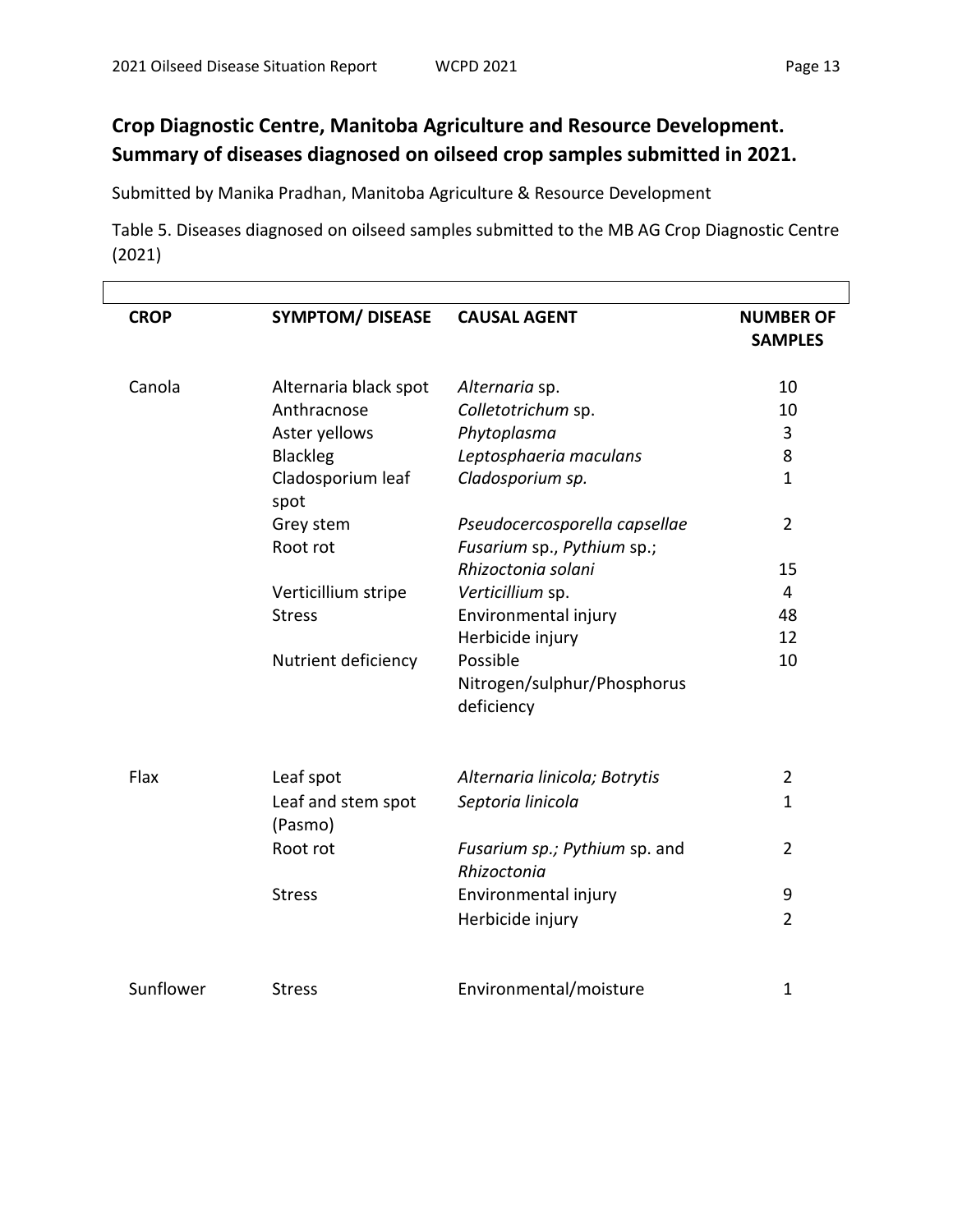# **Saskatchewan Ministry of Agriculture Crop Protection Laboratory, 2021**

Submitted by Scott Hartley, Tracey Sliva, Cerese Bawolin and Alireza Akhavan, Saskatchewan Ministry of Agriculture

Table 6. Diseases diagnosed on oilseed samples submitted to the Saskatchewan Ministry of Agriculture Crop Protection Laboratory (2021)

| <b>Oilseed Sample Diagnoses</b>     | <b>Details / Scientific Name</b>    | <b>Number</b> |  |  |
|-------------------------------------|-------------------------------------|---------------|--|--|
| Canola                              |                                     | 16            |  |  |
|                                     | Seeding depth, temperature          |               |  |  |
| Environmental damage                | fluctuations, high temperatures and |               |  |  |
|                                     | lack of moisture                    |               |  |  |
|                                     | Leptosphaeria maculans (and         | 1             |  |  |
| Blackleg (and clubroot)             | Plasmodiophora brassicae)           |               |  |  |
| Powdery mildew                      | Erysiphe cruciferarum               | 1             |  |  |
| Verticillium stripe                 | Verticillium longisporum            | 2             |  |  |
| Albinism (and environmental damage) | Genetic albinism                    | 1             |  |  |
| <b>Mustard</b>                      |                                     | 1             |  |  |
| Fusarium wilt                       | Fusarium oxysporum                  | 1             |  |  |
| <b>Flax</b>                         |                                     | 1             |  |  |
| Root rot complex                    | Fusarium sp. and Rhizoctonia sp.    |               |  |  |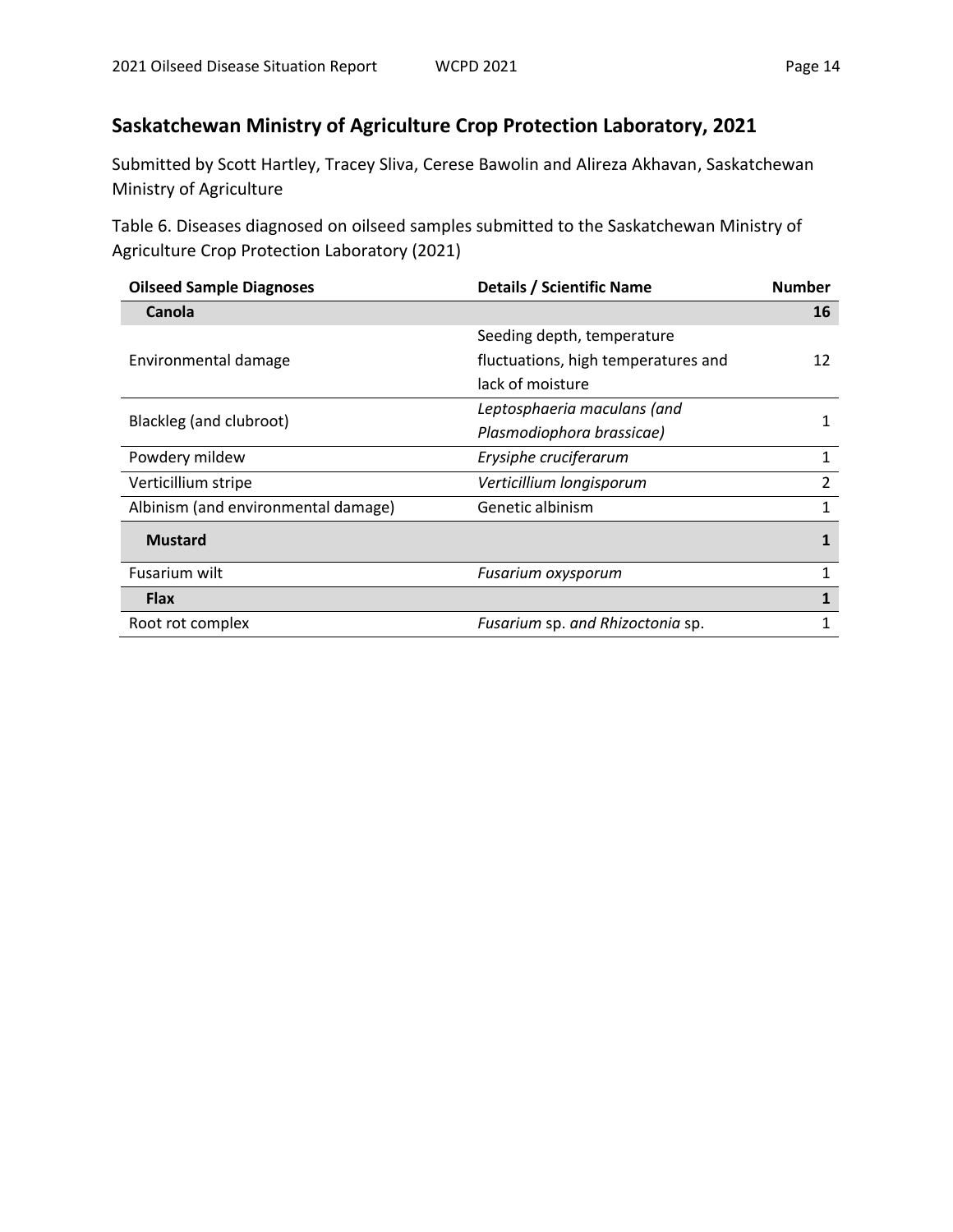# **Summary of diseases diagnosed on canola submitted to the Alberta Plant Health Lab in 2021**

Submitted by Jie Feng, Alberta Agriculture and Forestry

Table 7. Summary of diseases diagnosed on canola submitted to the Alberta Plant Health Lab in 2021

| <b>CROP</b> | DISEASE/SYMPTOM                                | CAUSAL/ASSOCIATED AGENT(S)                                                 | NO. OF<br><b>SAMPLES</b> |
|-------------|------------------------------------------------|----------------------------------------------------------------------------|--------------------------|
| Canola      | Wilting, submitted for Verticillium<br>testing | Negative for Verticillium albo-<br>atrum, V. dahlia, and V.<br>longisporum | 2                        |
|             | Root galling                                   | Plasmodiophora brassicae                                                   | 24                       |
|             | Root rot                                       | Fusarium tricinctum, F. culmorum,<br>F. avenaceum, Podospora/Phoma<br>sp.  | 1                        |
| Total       |                                                |                                                                            | 27                       |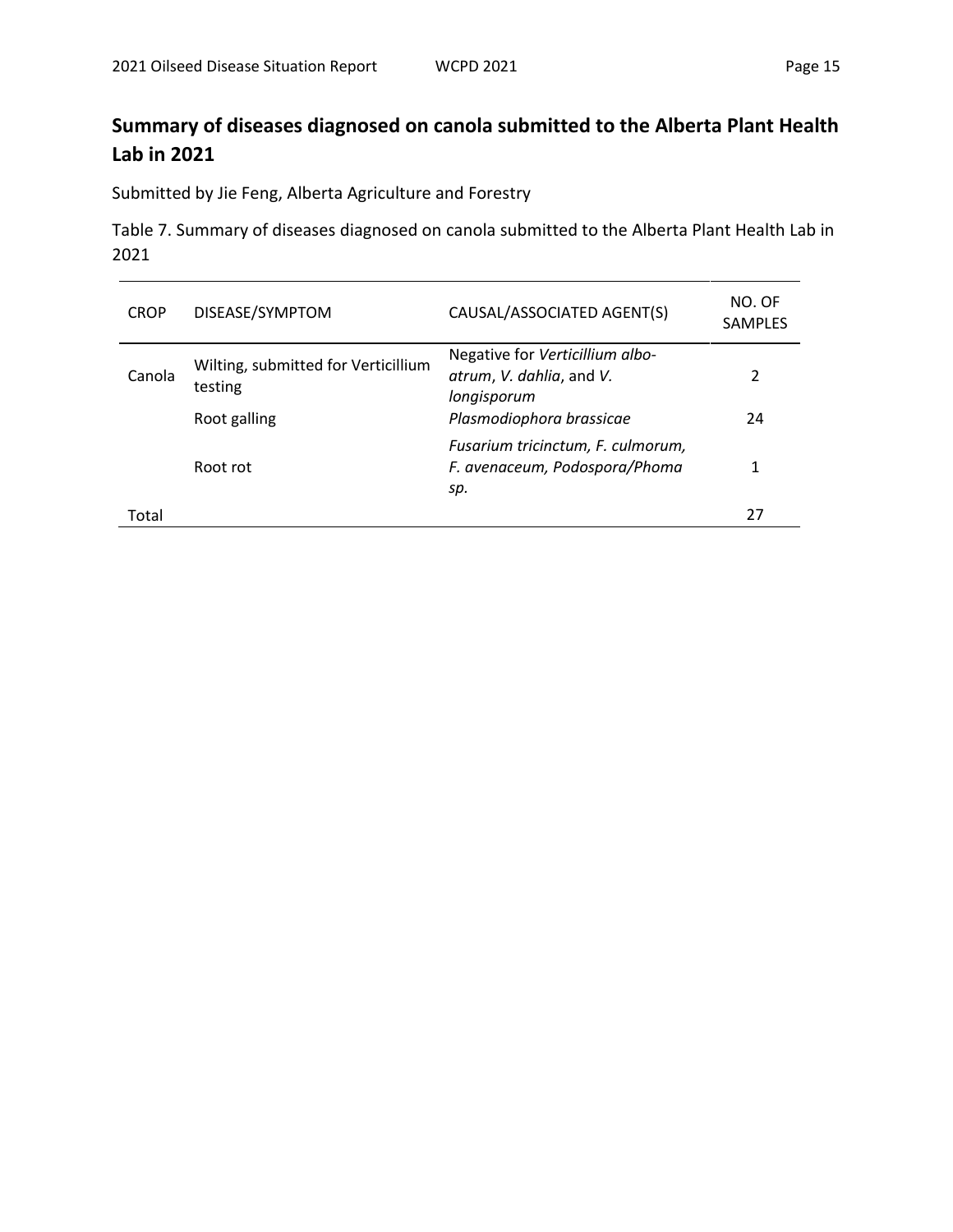### **Current Plant Disease Research**

# **Drs. Stephen Strelkov & Sheau-Fang Hwang (University of Alberta) – Ongoing research projects**

- 1. **Study**: New Clubroot Pathotypes and Second Generation Resistance **Principal investigators:** Stephen E. Strelkov, Sheau-Fang Hwang & Rudolph Fredua-Agyeman, University of Alberta **Funding:** Canola Agronomic Research Program (CARP), Western Grains Research Foundation (WGRF) **Purpose:** Three main objectives are to (1) evaluate the infectivity of the most important P. brassicae pathotypes on a suite of canola cultivars with 2nd generation resistance, (2) determine the pathotype composition on 2nd generation CR canola recovered from commercial fields; and (3) assess the cross-infectivity of these pathotypes across 2nd generation CR canola cultivars.
- 2. **Study**: Study of the effects of Brassica root architecture and fertilizer application on clubroot disease severity and yield

**Principal investigators:** Stephen E. Strelkov, Rudolph Fredua-Agyeman & Sheau-Fang Hwang, University of Alberta

**Funding:** RDAR, ACPC, WGRF

**Purpose:** Four main objectives are to: (1) provide knowledge on whether selecting for root-type is an important trait to consider in the breeding of Brassica crops for

tolerance or resistance to clubroot and yield, (2) understand the effects of nitrogen levels on clubroot resistance, (3) provide a foundation for future studies to understand the genetic control of root morphology in Brassica species, and (4) provide a baseline for future studies to determine the association between chromosomal regions that determine root morphology and clubroot resistance in Brassica species.

3. **Study**: Understanding Fusarium wilt and root rot of hybrid canola: occurrence, host range, disease development, resistance and yield losses **Principal investigators:** Sheau-Fang Hwang & Stephen E. Strelkov, University of Alberta **Funding:** Results Driving Agriculture Research (RDAR) Program, Alberta Canola Producers Commission (ACPC) **Purpose:** The overall aim of this project is to improve seedling establishment, reduce root rot

and wilt severity and maximize seed yield of canola by optimizing cultural methods to control the Fusarium pathogens causing seedling blight and root rot and wilt of canola.

- 4. **Study**: Fine-tuning of the blackleg yield loss model in canola **Principal investigators:** Sheau-Fang Hwang & Stephen E. Strelkov, University of Alberta **Funding:** Canola Agri-Science Cluster, SaskCanola, CCC **Purpose:** The overall aim of this project is to enhance understanding of the relationship between blackleg severity and yield losses in canola. The work involves one specific objective: to refine and improve an earlier yield loss model that was originally developed on 'Westar' using modern, hybrid cultivars.
- 5. **Study:** Verticillium Stripe Management **Principal investigators:** Sheau-Fang Hwang & Stephen E. Strelkov, University of Alberta **Funding:** SaskCanola, CCC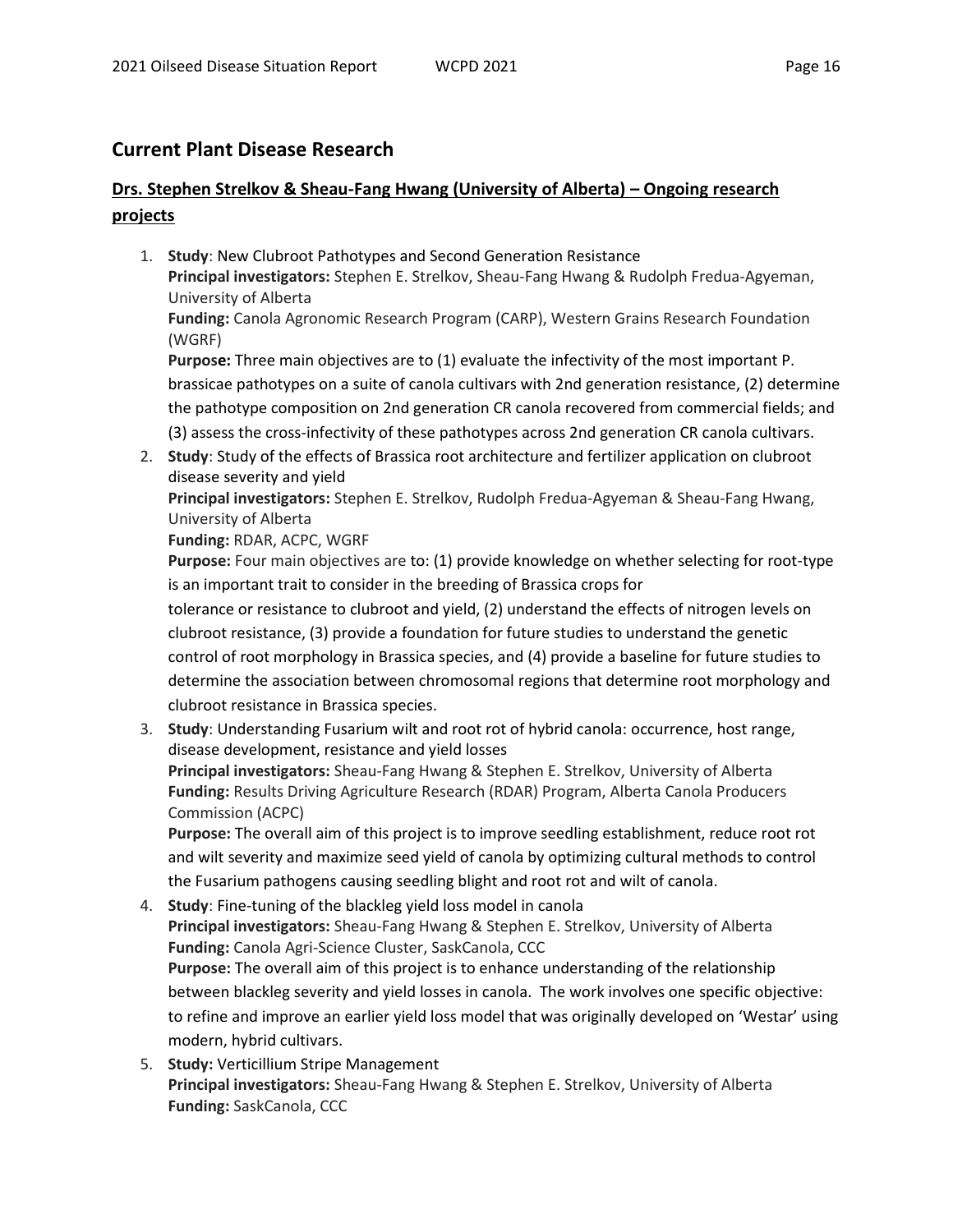**Purpose:** Three main objectives are to: (1) Determine if there is yield loss and extent of yield losses from Verticillium stripe, (2) Determine the effects of growth stage and inoculation techniques on infection, and (3) Evaluate canola cultivars for resistance to Verticillium stripe.

- 6. **Study:** Pillar 1: Integrated disease management **Principal investigators:** Sheau-Fang Hwang & Stephen E. Strelkov, University of Alberta **Funding:** Canadian Canola Clubroot Cluster (C1) **Purpose:** The goal of this project is to develop management practices to reduce clubroot spore populations and prevent their buildup in at-risk areas. These practices are necessary to protect genetic resistance in canola varieties. Project objectives are to (1) characterize soil properties and pathotypes in clusters where resistance has been defeated, (2) test field pre-treatment and amendment techniques, including liming under varying spore concentrations and liming field entrances prior to clubroot introduction, (3) quantify yield loss in relation to disease severity, (4) assess the effect of cultivar rotation on clubroot pathotype structure, and (5) screen clubrootresistance canola varieties against novel clubroot pathotypes.
- 7. **Study:** Clubroot inoculum management for sustainable canola production **Principal investigators:** Stephen E. Strelkov & Sheau-Fang Hwang, University of Alberta **Funding:** Alberta Agriculture Funding Consortium (AAFC) **Purpose:** The goal of this project is to develop techniques to reduce and suppress clubroot inoculum in fields in order to mitigate the impact of clubroot infection against novel clubroot pathotypes
- 8. **Study:** Alberta/Canada Canola Clubroot Cluster (C4) Pillar 4: Clubroot Pathotype Surveillance and Research

**Principal investigators:** Stephen E. Strelkov & Sheau-Fang Hwang, University of Alberta **Funding:** Strategic Research Development Program (SRDP), AAFC

**Purpose:** The aim of the project is to track and respond to changes in the clubroot pathogen via a team approach that includes three main objectives: (1) clubroot monitoring and sample collection with an emphasis on fields with pathotype change, (2) isolation and characterization of field and single-spore isolates, including pathotype identification on host differential sets, and (3) research into the genetic and virulence relationships between pathotypes.

#### **Publication**

- Askarian H., A. Akhavan, V.P. Manolii, T. Cao, S.F. Hwang, and S.E. Strelkov. 2021. Virulence spectrum of single-spore and field isolates of *Plasmodiophora brassicae* able to overcome resistance in canola (*Brassica napus*). Plant Dis. 105: 43-52 https://doi.org/10.1094/PDIS-03-20- 0471-RE
- Botero-Ramirez, A., S.F. Hwang, and S.E. Strelkov. 2021. *Plasmodiophora brassicae* inoculum density and spatial pattern at the field level and relationship with soil-related characteristics. Pathogens 10(5):499. https://doi.org/10.3390/pathogens10050499
- Holtz, M.D., S.F. Hwang, V.P. Manolii, I.S. Silva-Strelkov, and S.E. Strelkov. 2021. Development of molecular markers to identify distinct populations of *Plasmodiophora brassicae*. Eur. J. Plant Pathol. 159:637-654. https://doi.org/10.1007/s10658-020-02194-4
- Jiang, J., R. Fredua-Agyeman, S.F. Hwang, and S.E. Strelkov. 2021. Differentially expressed genes in canola (Brassica napus) during infection by virulent and avirulent Plasmodiophora brassicae Pathotypes. Plant Pathology 70: 50-60. https://doi.org/10.1111/ppa.13267
- Strelkov, S.E., S.F. Hwang\*, V.P. Manolii, G.D. Turnbull, R. Fredua-Agyeman, K. Hollman, and S. Kaus. 2021. Characterization of clubroot (*Plasmodiophora brassicae*) from canola (Brassica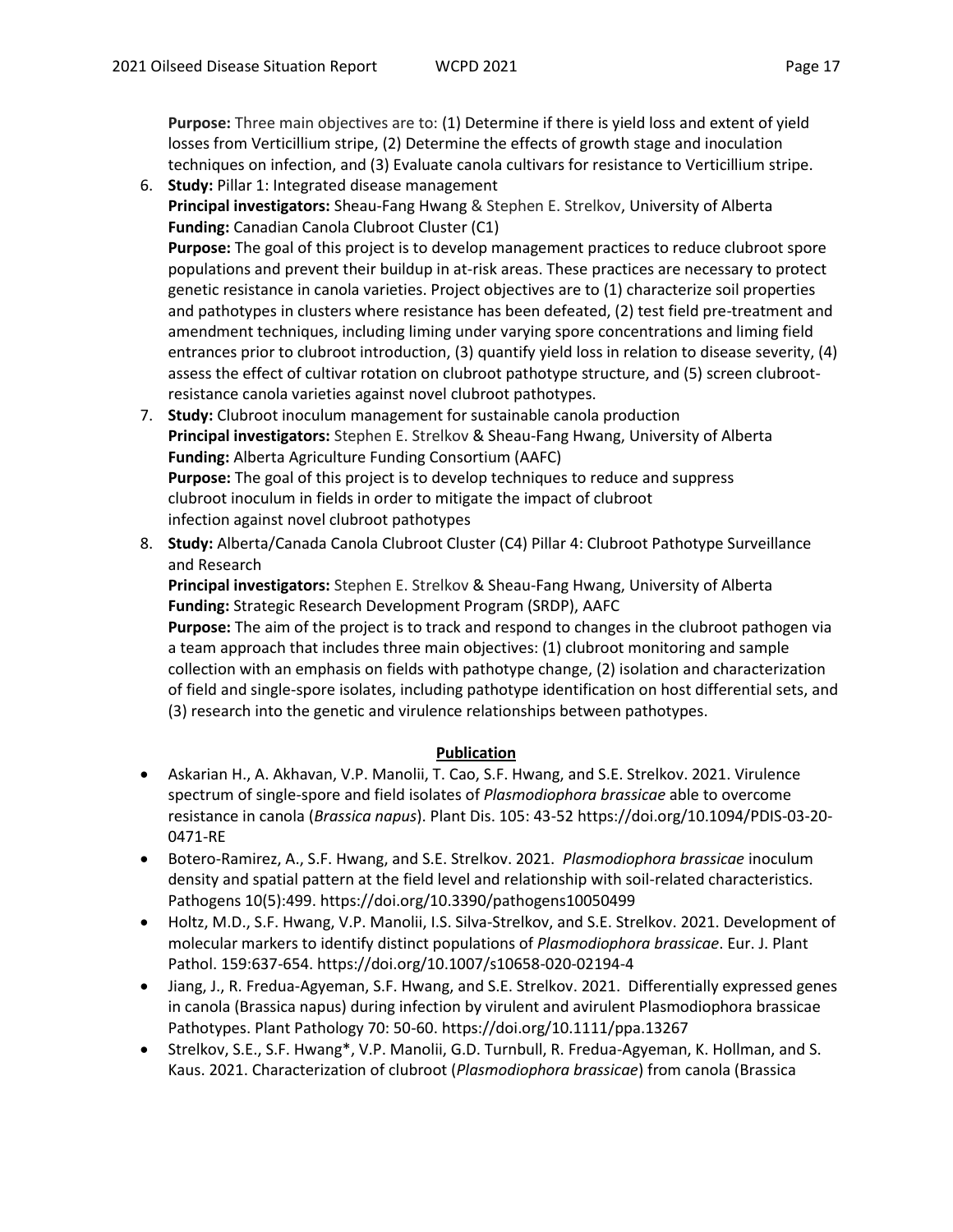napus) in the Peace Country of Alberta, Canada. Can. J. Plant Pathol. 43: 155-161. https://doi.org/10.1080/07060661.2020.1776931

- Yu, Z.Y., R. Fredua-Agyeman, S.F. Hwang, and S.E. Strelkov. 2021. Molecular genetic diversity and population structure analyses of rutabaga accessions from Nordic countries as revealed by single nucleotide polymorphism markers. BMC Genomics 22: 442; https://doi.org/10.1186/s12864-021-07762-4.
- Zhou, Q., L. Galindo-Gonzalez, V.P. Manolii, S.F. Hwang and S.E. Strelkov. 2021. Comparative transcriptome analysis of rutabaga (*Brassica napus*) cultivars indicates activation of salicylic acid and ethylene-mediated defenses in response to *Plasmodiophora brassicae*. Int. J. Mol. Sci. 21, 8381. https://doi.org/10.3390/ijms.20218381.
- Zhou, Q., L. Galindo-Gonzalez, S.F. Hwang and S.E. Strelkov. 2021. Application of genomics and transcriptomics to accelerate the development of clubroot resistant canola. Can. J. Plant Pathol. 43: 189-208. https://doi.org/10.1080/07060661.2020.1794541
- Fredua-Agyeman, R., J. Jiang, S.E. Strelkov and S.F. Hwang. 2020. QTL mapping and inheritance of clubroot resistance genes derived from *Brassica rapa* subsp. *rapifera* (ECD02) reveals resistance loci and distorted segregation ratios in three F2 populations of different crosses. Front. Plant Sci. 11:899. https://doi.org/10.3389/fpls.2020.00899
- Galindo-Gonzalez, L., V.P. Manolii, S.F. Hwang, and S.E. Strelkov. 2020. Response of *Brassica napus* to *Plasmodiophora brassicae* involves salicylic acid-mediated immunity: an RNA-seqbased study. Front. Plant Sci. 11:1025. https://doi.org/10.3389/fpls.2020.01025.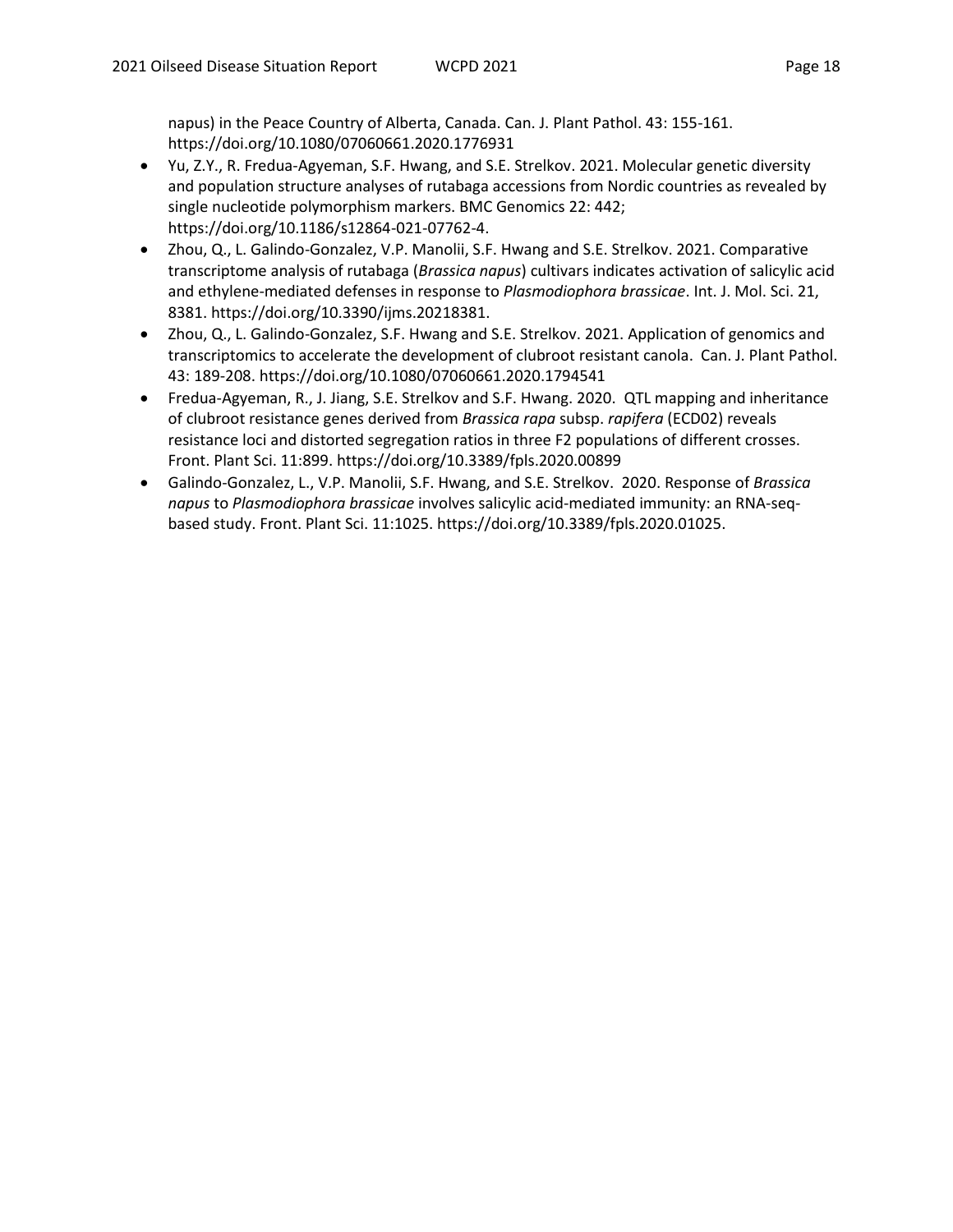#### **Research highlights from Gary Peng at AAFC Saskatoon**

- 1. Understanding the critical window of infection
	- Funding: CAP Canola Cluster
	- Purpose: The study investigates the relative importance of cotyledons vs. lower true leaves for blackleg infection. It is also be of interest to understand how quantitative resistance (QR) affects the success of stem infection via cotyledons/lower true leaves. The information may help guide the timing of fungicide application, including seed treatment.
	- Progress: Experiments in greenhouse and field conditions have been completed. On a susceptible cultivar, cotyledon infection led to the highest level of stem infection (up to >80% of blackleg), whereas true-leaf (1st,  $2^{nd}$  or  $3^{rd}$ ) infection caused lower (up to 15%) stem infection. However, blackleg rarely originates from the infection of  $6<sup>th</sup>$  leaf (>5%). On resistant cultivars based primarily on QR, the disease incidence resulting from leaf infection was much lower than that on the susceptible cultivar, especially via the true-leaf infection. A manuscript is being prepared.
- 2. Explore seed treatment options to mitigate the impact of blackleg on canola
	- Funding: CARP
	- Collaborators: Ralph Lange, InnoTech Alberta; Dilantha Fernando, U of M)
	- Purpose: To assesses the importance of infection from soil that also causes blackleg, an infection pathway reported in Australia. It also investigates the conditions that affect the success of infection, especially under the influence of pathogen inoculum level in the soil, root injury, cultivar resistance (QR) and fungicide seed treatment. The information will help assess how relevant this infection route is to blackleg impact and whether a fungicide seed treatment can mitigate it.
	- **•** Progress: Experiments in greenhouse and field plots showed that soil inoculum at  $> 10^5$ spores/g soil caused moderate levels of blackleg via root infection. The infection can be exacerbated when the roots were wounded mechanically, and this shows the potential of increased soil infection when roots are injured by diseases/insects in soil. A higher level of soil inoculum (10<sup>6</sup>/g) substantially increased blackleg incidence and severity. Seed treatment with Fluopyram reduced blackleg through soil infection in greenhouse, but in field trials the treatment didn't show the efficacy when inoculation was delayed due to slow emergence caused by dry soil conditions. A droplet-digital PCR-based protocol has been developed to quantify the pathogen inoculum level in soil, which could have broad applications in disease management.
- 3. Improving management of blackleg on canola via better flea beetle control and effective fungicide seed treatment in western Canada
	- Funding: CAP Canola Cluster
	- Collaborators: Dilantha Fernando, U of M; Debra McLaren, AAFC Brandon
	- Purpose: The study assesses potential connection of flea-beetle feeding to blackleg infection. Spring conditions on the prairies are rarely conducive for the blackleg pathogen to infect intact canola seedlings due to generally low night temperature and a lack of moisture. But the pathogen may infect through wounds without the presence of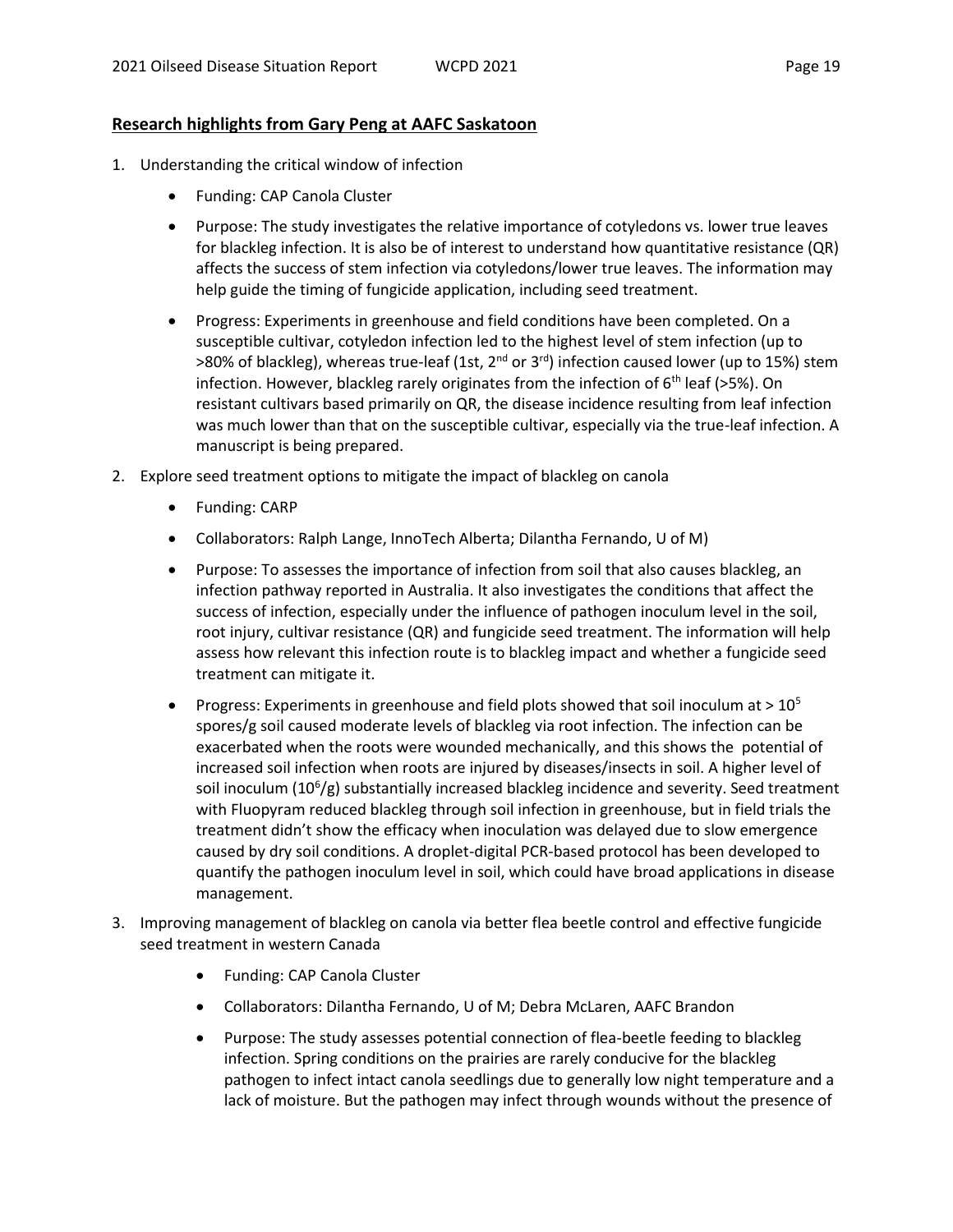surface moisture. The study also investigates whether controlling flea beetles with foliar insecticide, using a resistant cultivar and protecting seedlings with a fungicide seed treatment can reduce blackleg infection under different flea beetle feeding pressure.

- Progress: Under controlled conditions, mechanical wounds on cotyledons of 0, 2, 4, 8, 12 and 24 h post wounding showed variable infection success when no additional leaf moisture was provided; wounds on cotyledons older than 4-8 h showed much reduced infection success relative to younger wounds, and the pattern was similar on both susceptible and resistant cultivars. This shows that *Leptosphaeria maculans* (blackleg pathogen) infects through fresh wounds more readily than does on older wounds or intact cotyledons when leaf-surface wetness is absent. Multi-year field trials at Carman, Brandon, MB and Vegreville, AB, however, could not establish the connection between reduced flea beetle feeding damage and lower blackleg levels. Additional work is being planned to better understand the results.
- 4. Developing a robust system based on the kinetics of fungal growth for identification and quantification of QR to blackleg
	- Funding: CAP Canola Cluster
	- Purpose: This study explores ddPCR for quantification of QR in canola germplasm and varieties that affects the kinetics of fungal growth in canola tissues. Once developed and validated, the method can be used to screen and quantify QR traits in in commercial canola germplasm, breeding lines and varieties.
	- Progress: More than 50 commercial hybrids/inbred lines with varied blackleg resistance shown in multi-year field trials were measured for effect on the kinetics of *L. maculans* based on ddPCR quantification of fungal DNA without the involvement of major R genes. The relationship between ddPCR readings and QR efficacy has also been validated using petiole and cotyledon inoculations under field conditions, with significant correlations. More commercial varieties/breeding lines will be screened for QR to blackleg in the coming year.
- 5. Monitoring the race dynamics of *L. maculans* for effective use of R genes to manage blackleg of canola in western Canada
	- Funding: CARP, Seed companies
	- Collaborators: Fengqun Yu, AAFC Saskatoon
	- Purpose: This study is part of the continued efforts to provide industry and producers with up-to-date pictures of *L. maculans* race profile, which can be used to guide the deployment/rotation of canola cultivars carrying different R genes. It also helps gain important insights into pathogen race changes in response to new resistant cultivars introduced.
	- Progress: This monitoring started in 2010 and has been continued over the past 10 years. The information provides a basis for the development of new canola cultivars with effective R gene. Data from each of the years have been analyzed up until 2019, and samples from 2020 and 2021 are being tested/collected. The pathogen population has not changed substantially on the prairies since 2014, with the avirulence genes *AvrLm4*, *AvrLm5*, *AvrLm6* and *AvrLm7* being present in high frequencies. This indicates the potential effectiveness of corresponding R genes. The annual information on the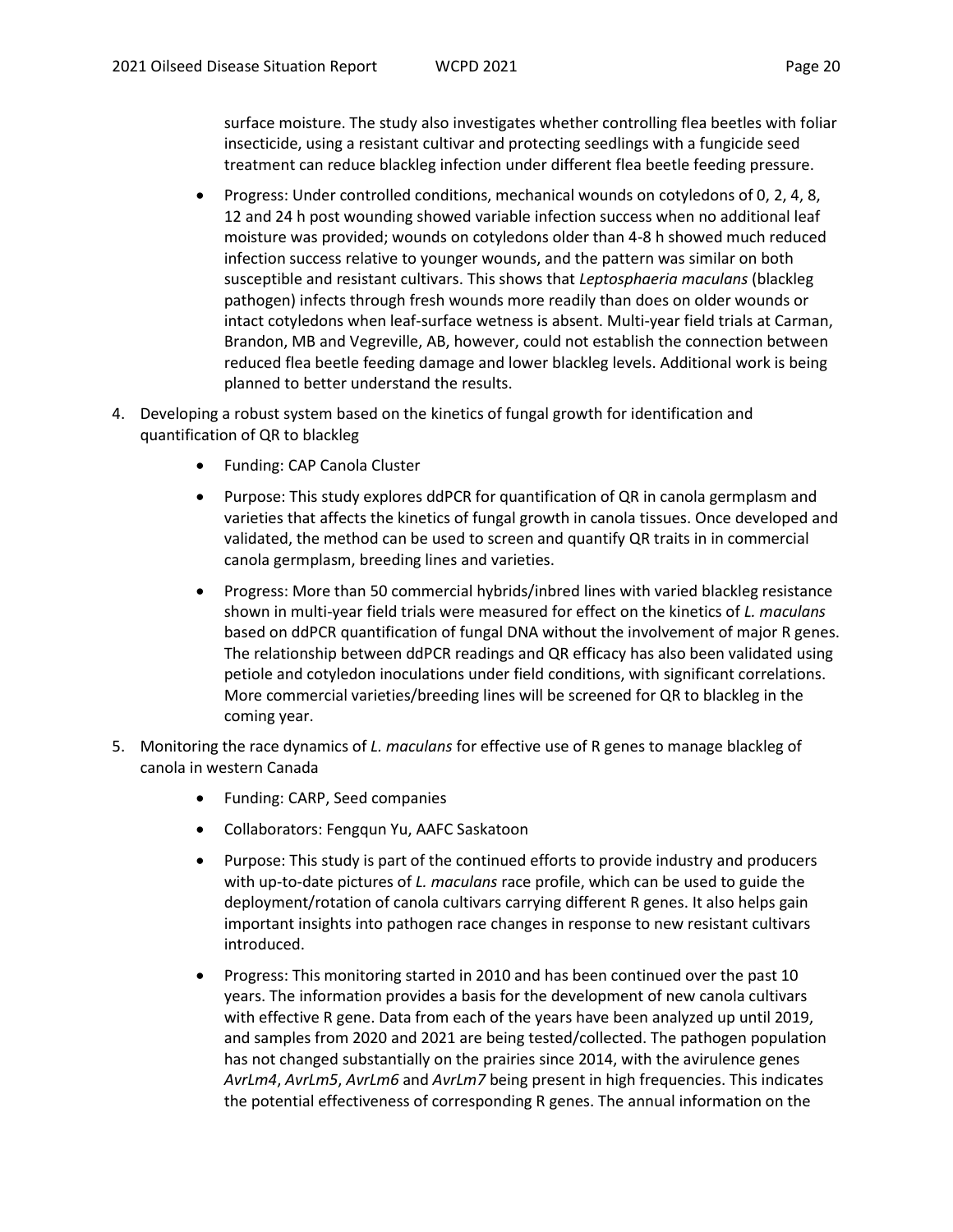avirulence-gene profile in *L. maculans* is of value to breeders in picking effective R genes for blackleg resistance breeding, and helps agronomists/growers to select cultivars that carry effective R gene(s).

- 6. Developing novel resistance resources and strategies to address the new threat of clubroot canola production on the prairies
	- Funding: CAP Canola Cluster
	- Participants: Fengqun Yu, AAFC Saskatoon; Habibur Rahman, Stephan Strelkov/Rudolph Fredua-Agyema, U of A.
	- Purpose: To screen and develop novel clubroot resistance resources for control of new pathotype variants of Plasmodiophora brassica capable of overcoming first generation of CR cultivars in Canada. The research include mapping of novel genes/QTLs linked to unique CR source and developing molecular markers for marker-assisted selections. CR modes of action, especially those related to multi-genic CR varieties for newly identified pathotypes, will also be studied to facilitate CR deployment strategies.
	- Progress: The resistance mechanisms associated with two CR genes residing on chromosomes A03 and A08, singly and in stacking, was studied using transcriptome analysis, fluorescent/electronic microscopy assisted with synchrotron-based spectroscopy. The study was carried out initially against pathotype 3H, the most predominant strain of P. brassicae in western Canada. The variety that carries stacked CR genes showed fewer (P < 0.001) root-hair infection (< 15%), relative to those with only a single CR gene ( $\text{I}70\%$ ). The effect was similar on the reduction restricted to the exodermis. This shows that pyramiding CR genes may increase the sophistication of CR responses. There was clear strengthening of cell wall associated with the resistance (for both single and stacked CR genes), relative to the susceptibility; the cell-wall modification appeared to be related to the casparian band consisting of lignin.
	- Publications:
	- Peng G, Liu X, McLaren D, McGregor L, Yu F. 2020. Fungicide seed treatment for effective control of blackleg of canola in Canada. *Can J. Plant Path*. 42: 480-492.
	- Hubbard M, Zhai C, Peng G. 2020. Exploring mechanisms of quantitative resistance to *Leptosphaeria maculans* (blackleg) in the cotyledons of canola (*Brassica napus*) based on transcriptomic and microscopic analyses. *Plants 9, 864* (48531).
	- Fu F, Zhang X, Liu F, Peng G, Yu F, Fernando WGD. 2020. Identification of resistance loci in Chinese and Canadian canola/rapeseed varieties against *Leptosphaeria maculans* based on genomewide association studies. *BMC Genomics* 21: 501 (48721).
	- Karim MM, Dakouri A, Zhang Y, Chen Q, Peng G, Strelkov SE, Gossen BD, Yu F. 2020. Two clubrootresistance genes, *Rcr3* and *Rcr9WA* mapped in *Brassica rapa* using bulk segregant RNA sequencing. *Int J Mol Sci*. 21, 5033 (49248).
	- Peng G, Liu C, Fernando WGD, Lange R, McLaren D, Kutcher HR, Singh G, Turkington TK, Johnson EN, Yu F. 2021. Early application of fungicide reduces the yield impact of blackleg only on susceptible canola under moderate to high disease pressure. *Can J Plant Pathol* 43: 384-393.
	- Soomro W, Kutcher HR, Yu F, Hwang SF, Strelkov SE, Fernando WGD, McLaren D, Peng G. 2020.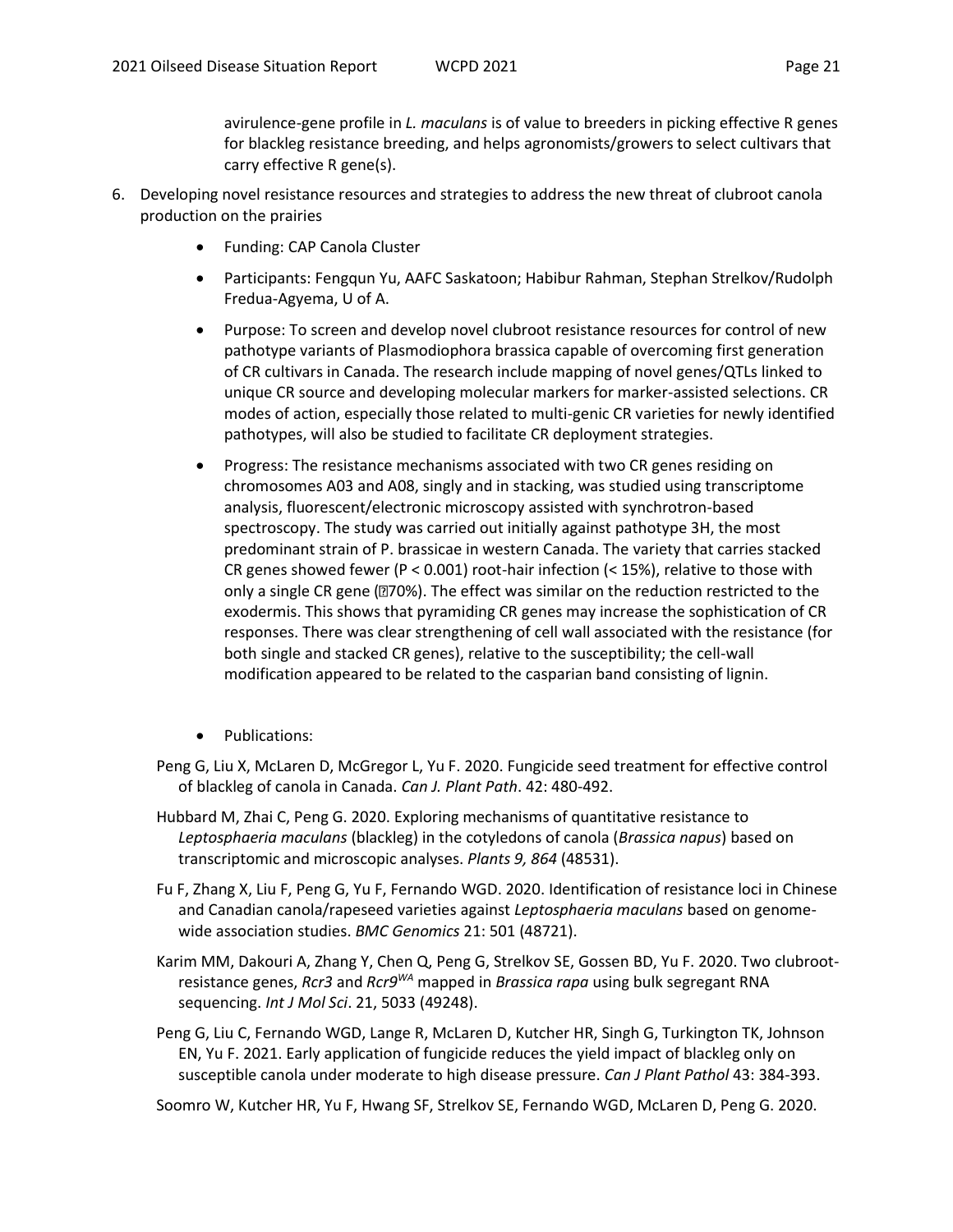Race structure of *Leptosphaeria maculans* in western Canada between 2012 and 2014 and its influence on blackleg of canola. *Can J Plant Path*. 43: 480-493.

- Liu F, Zou Z, Peng G, Fernando WGD. 2020. An extensive survey reveals the avirulence gene diversity of *Leptosphaeria maculans* population in western Canada. *Plant Disease* 105: 1440– 1447
- Zhai C, Liu XJ, Song T, Yu F, Peng G 2021. Genome-wide transcriptome reveals the mechanisms underlying *Rlm1*-mediated blackleg resistance on canola. *Scientific Reports* 11, 4407.
- Yu C, Deng Y, Wu M, Peng G, Li G. 2021. First report of *Leptosphaeria biglobosa* '*brassicae*' causing blackleg on *Brassica rapa* subsp. *pekinensis* in China. Plant Dis[. https://doi.org/10.1094/PDIS-](https://doi.org/10.1094/PDIS-09-20-1938-PDN)[09-20-1938-PDN](https://doi.org/10.1094/PDIS-09-20-1938-PDN)
- Cornelsen J, Zou Z, Huang H, Parks P, Lange R, Peng G, Fernando WGD. 2021.Validating the strategic deployment of blackleg resistance gene groups in commercial canola fields on the Canadian Prairies. *Front. Plant Sci*. 12: 669997.
- Chen Q, Peng G, Kutcher HR, Yu F. 2021. Identification of genome-wide DNA variants reveals genetic diversity and population structure of Leptosphaeria maculans isolates collected in western Canada. Journal of Genetics and Genomics<https://doi.org/10.1016/j.jgg.2021.06.019>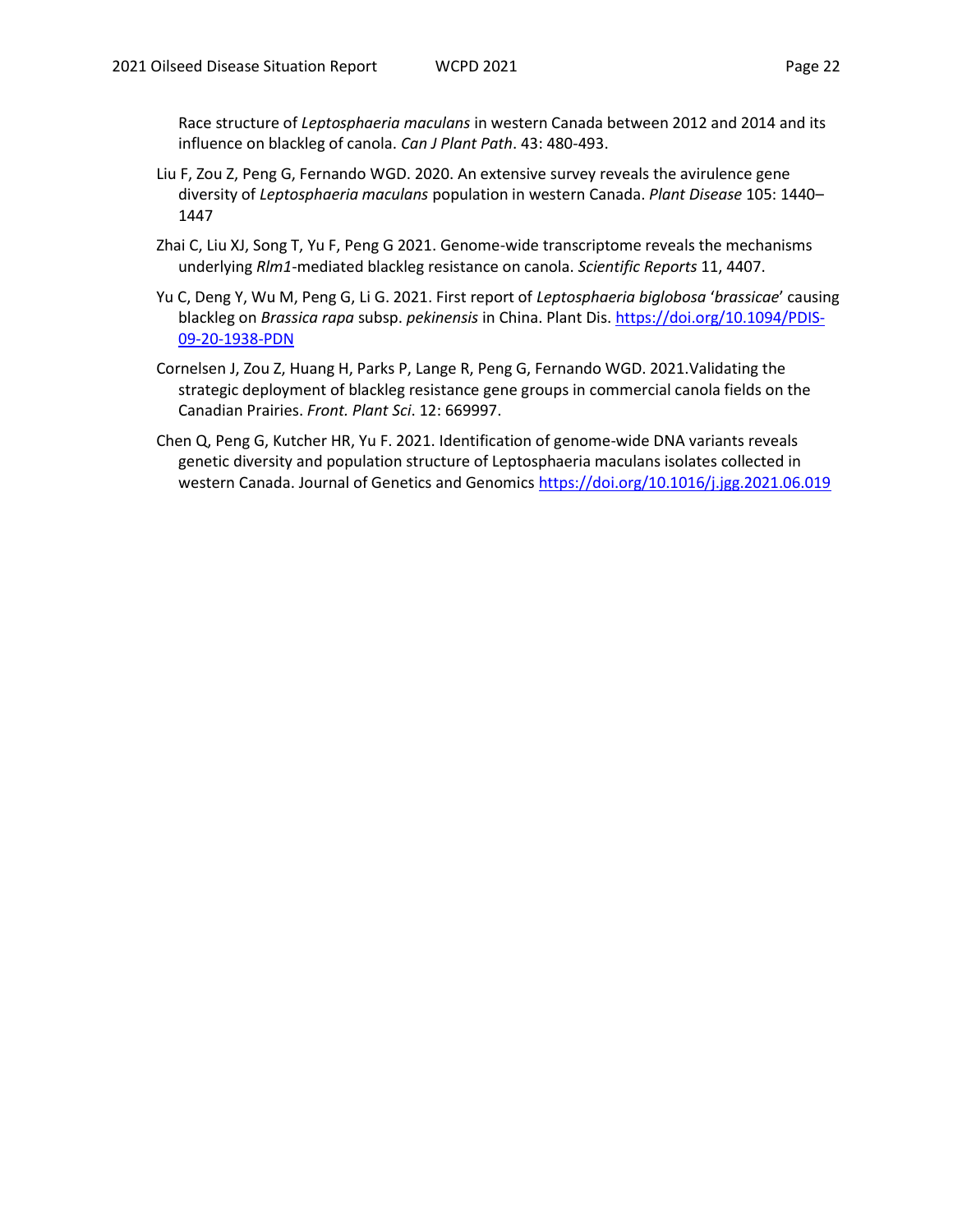# **Current canola disease projects co-funded by SaskCanola**

Submitted by Doug Heath, Saskatchewan Canola Development Commission

Table 8. List of current canola disease projects co-funded by SaskCanola

| <b>SCDC File Name</b>             | <b>Principal</b><br><b>Investigator</b><br><b>Collaborators</b> | <b>Institution</b>                                           | <b>Research Project Title</b>                                                                                                                                                                                                                    | Length<br>of<br>Project |
|-----------------------------------|-----------------------------------------------------------------|--------------------------------------------------------------|--------------------------------------------------------------------------------------------------------------------------------------------------------------------------------------------------------------------------------------------------|-------------------------|
|                                   | <b>AGRONOMY PROJECTS</b>                                        |                                                              |                                                                                                                                                                                                                                                  |                         |
| <b>CARP CCC 2017.5</b>            | Rahman                                                          | AAFC                                                         | <b>Introgression of clubroot</b><br>resistance from B.rapa into<br><b>B.napus canola and</b><br>identification of molecular<br>markers for resistance, and<br>pyramiding of this resistance<br>with other resistance gene                        | 4                       |
| <b>CARP CCC 2017-27</b>           | Peng                                                            | AAFC                                                         | <b>Monitoring the race</b><br>dynamics of Leptosphaeria<br>maculans (causative agent<br>of blackleg) for effective<br>deployment and rotation of<br>resistance genes for<br>sustainable management of<br>blackleg of canola in western<br>Canada | 5                       |
| <b>CARP CCC 2018-1</b>            | Boyetchko                                                       | AAFC                                                         | <b>Biopesticides as a Novel</b><br><b>Management Strategy for</b><br>Sclerotinia in Canola                                                                                                                                                       | 5                       |
| <b>CARP CCC 2019.6</b>            | Gossen                                                          | AAFC                                                         | <b>Managing small patches of</b><br>clubroot infestation in<br>canola fields                                                                                                                                                                     | 4                       |
| <b>CARP CCC 2019.9</b>            | Strelkov                                                        | U of A                                                       | Influence of pH on the<br>clubroot pathogen: are there<br>pH-insensitive strains?                                                                                                                                                                | 3                       |
| <b>CARP CCC 2019.10</b>           | Peng                                                            | AAFC                                                         | <b>Exploring novel seed-</b><br>treatment options to<br>mitigate the impact of<br>blackleg on canola                                                                                                                                             | 3                       |
| CARP CCC 2019.34                  | Hwang/Strelkov                                                  | U of A                                                       | Verticillium Stripe - The<br><b>Disease Management</b>                                                                                                                                                                                           | 5                       |
| CAP CCC Canola Science<br>Cluster |                                                                 | AAFC, U of M,<br>U of S, GIFS, SK<br>Ag, U of A,<br>Innotech | Canola Agri-Science Cluster                                                                                                                                                                                                                      | 5                       |
| CAP WGRF Agronomy<br>Cluster      | Yantai Gan, Kelly<br>Turkington,<br>Meghan Vankosky             | AAFC, U of A,                                                | Integrated crop agronomy<br>cluster (Activity 2,3,7)<br>(PPMN, PCDMN)                                                                                                                                                                            | 5                       |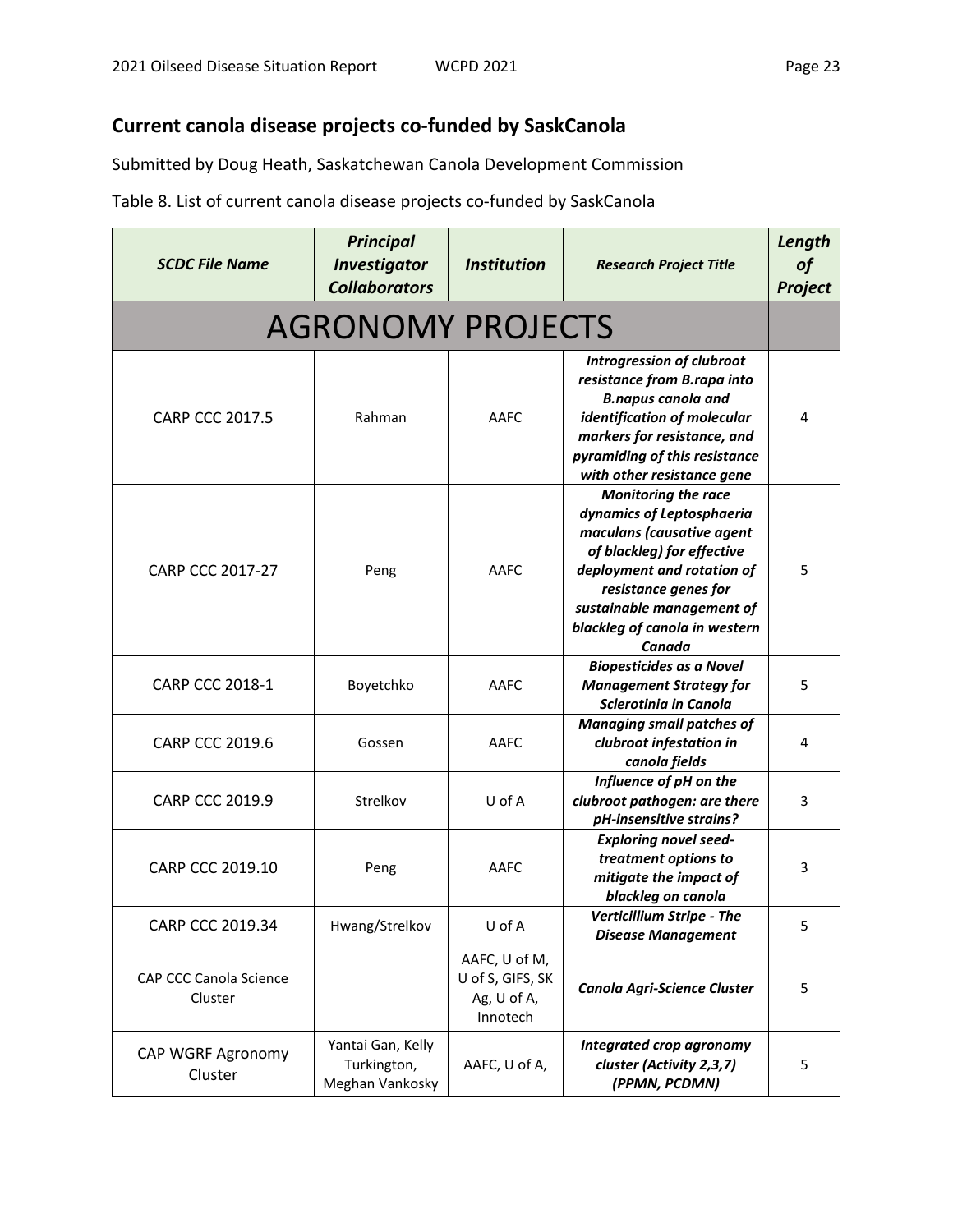| <b>SCDC File Name</b>         | <b>Principal</b><br><b>Investigator</b><br><b>Collaborators</b> | <b>Institution</b>  | <b>Research Project Title</b>                                                                                                                                                                                           | Length<br><b>of</b><br>Project |
|-------------------------------|-----------------------------------------------------------------|---------------------|-------------------------------------------------------------------------------------------------------------------------------------------------------------------------------------------------------------------------|--------------------------------|
| CARP ADF 2020.155<br>Gossen   | Gossen/McDonald                                                 | AAFC                | <b>Developing single-spore</b><br>isolates of pathotypes of<br>Plasmodiophora brassicae                                                                                                                                 | $\mathbf{1}$                   |
| CARP ADF 2020.315<br>Halstead | Halstead                                                        | SK<br>Polytech&AAFC | <b>Application of hyperspectral</b><br>imaging for detection and<br>mapping of small patch<br>clubroot infestations in<br>commercial canola fields                                                                      | 3                              |
| CARP CCC 2021.10<br>Strelkov  | Strelkov                                                        | U of A              | <b>New Clubroot Pathotypes</b><br>and Second Generation<br>Resistance                                                                                                                                                   | 3                              |
| CARP CCC 2021.44<br>Fernando  | Fernando                                                        | U of M              | <b>Investigating interactions of</b><br>ascospores and<br>pycnidiospores with blackleg<br>resistance in canola and<br>efficacy of new seed applied<br>fungicides in these specific<br>interactions in western<br>Canada | 3                              |
| CARP CCC 2021.18<br>F.Yu      | F.Yu                                                            | AAFC                | Purifying genotypes of<br>Plasmodiophora brassicae<br>and developing SNP markers<br>linked to races of P.<br>brassicae populations<br>collected in western Canada                                                       | 5                              |
|                               | <b>GERMPLASM PROJECTS</b>                                       |                     |                                                                                                                                                                                                                         |                                |
|                               |                                                                 |                     | A proteomics-based<br>approach towards<br>identifying host and                                                                                                                                                          |                                |
| <b>CGDP CARP CCC 2020.07</b>  | Todd                                                            | $U$ of S            | pathogen proteins critical to<br>clubroot establishment in<br>canola                                                                                                                                                    | 4                              |
| CGDP CARP CCC 2020.40         | Vail                                                            | AAFC                | <b>Pre-breeding lines combining</b><br>canola quality with<br>sclerotinia resistance, good<br>agronomy and genomic<br>diversity from PAK93                                                                              |                                |
| CGDP SCDC/ADF 2016-138        | Bonham-Smith                                                    | U of S              | <b>Genome wide functional</b><br>analysis of Plasmodiophora<br><b>Brassicae effectors and the</b><br>management of clubroot<br>disease                                                                                  | 5                              |
| <b>CGDP SCDC 2017-7</b>       | Fernando                                                        | U of M              | <b>Identification and genetic</b><br>mapping of novel genes for<br>resistance to blackleg in                                                                                                                            | 4                              |